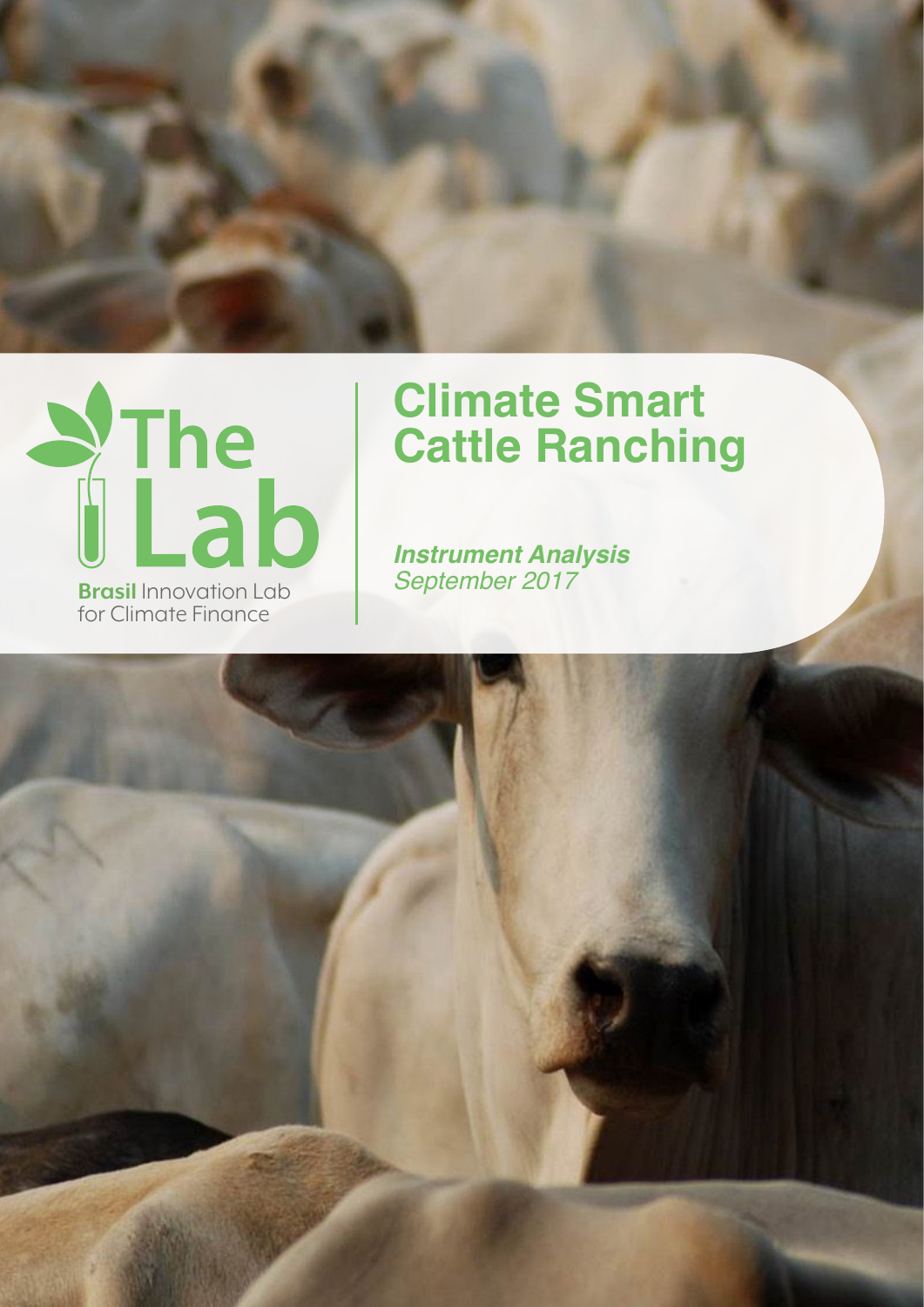# **The Brasil Innovation Lab for Climate Finance** identifies, develops, and supports implementation of transformative climate finance instruments that can drive funds for Brazil's national climate priorities.

# **AUTHORS AND ACKNOWLEDGEMENTS**

The authors of this brief are Tatiana C. Alves, Laura Jungman and Felipe Borschiver.

The authors would like to acknowledge the following professionals for their cooperation and valued contributions including the proponent Deborah Froeb (Naturevest), the working group members Lilian Scheepers, Aline Maldonado (Aliança da Terra), Silvio Marote (Bain Consulting), Pedro Moura Costa (BVRio), Marcelo Barreto (Caixa), Ian Gray (Climate Investment Funds), Ana Yang (Children Investment Fund Foundation), Karla Camargo (Elanco), Derek Beaty (GEF Brazil), Juliana Salles (IADB), Francisco Avendano (IFC), Luis Fernando Laranja (Kaete Investimentos), Carolina Learth, Guilherme Piffer (Santander), Marcos Campos, Marcio Sztutman, Anna Lucia Horta, Genivaldo de Brito, Edenise Garcia, Luiz Henrique de Almeida, Felipe Pires Barbosa, Francisco Fonseca (The Nature Conservancy) and João Marco Beltrame Benatti (Trouw Nutrition).

The authors would also like to thank Barbara Buchner, Ben Broche, and Elysha Davila for their continuous advice, support, comments, and internal review, and Amira Hankin for graphic design.

[www.climatefinancelab.org](http://www.climatefinancelab.org/)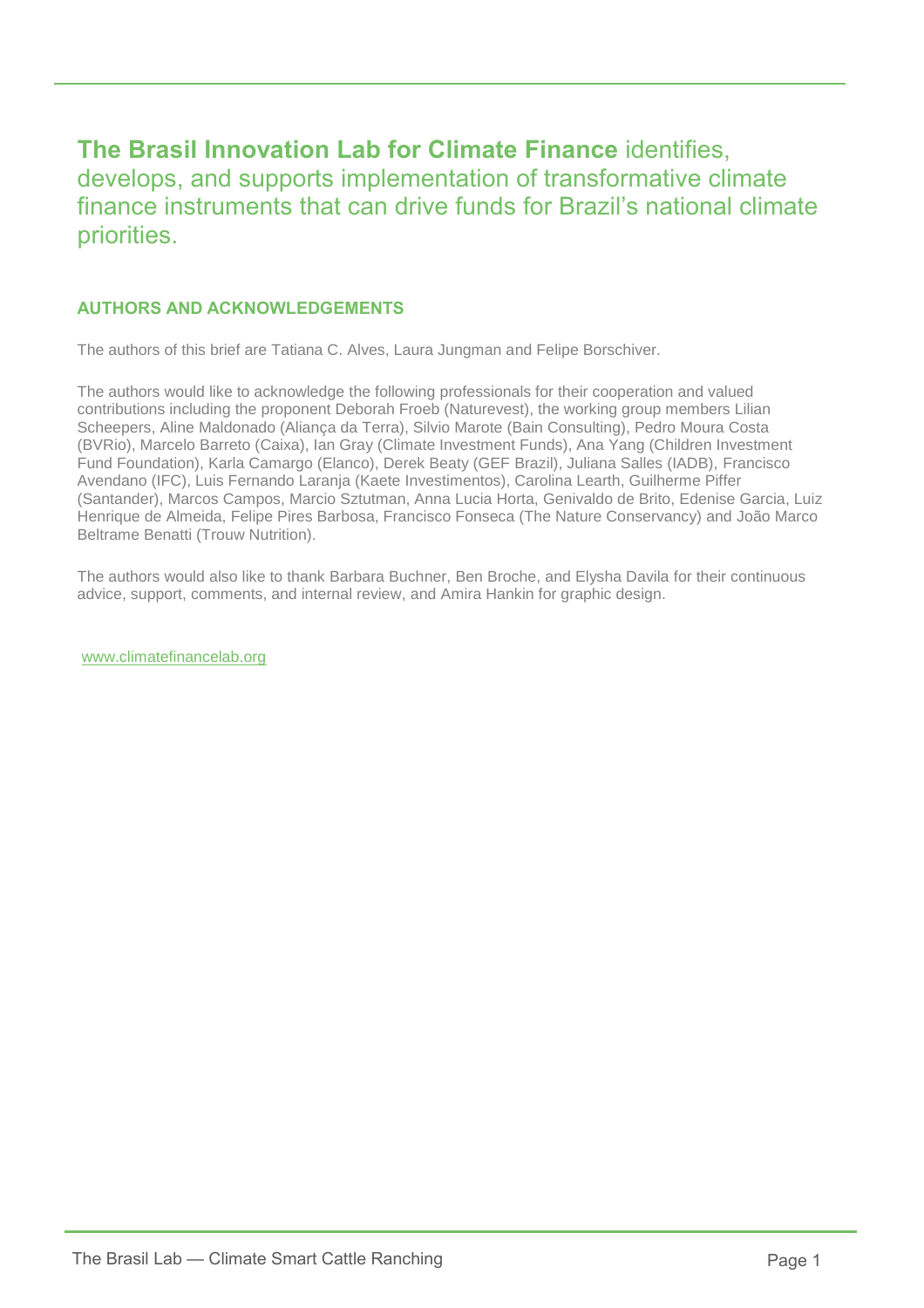# **Climate Smart Cattle Ranching**

#### DESCRIPTION —

*An initiative proposed by Naturevest and The Nature Conservancy that aims to increase the supply of deforestation-free beef from the Amazon by developing a prototype business entering into rural agreements with ranchers that comply with the Brazilian Forest Code<sup>1</sup> , providing the financing and technical assistance necessary to implement Embrapa's Good Agriculture Practices (GAP).*

#### GOAL —

The initiative aims to provide both the required financial resources and the technical assistance necessary to qualified ranchers willing to improve the sustainability and productivity of their cattle ranching practices, restoring pastures and reforesting land in order to comply with the Brazilian Forest Code. The business will have the flexibility to develop payment terms that share both risks and successes with ranchers under Rural Contracts and take livestock in lieu of land as guarantees for the funds invested in the ranch.

#### SECTOR —

Land Use

 $\overline{a}$ 

## PRIVATE FINANCE TARGET —

Mid-sized ranchers (properties between 800 and 5000 hectares) initially in the Amazon region that have occupancy rights but are still pending land titles.

#### GEOGRAPHY —

For pilot phase: São Felix do Xingu - Pará

In the future: Other municipalities in the state of Pará that have significant herds and the rest of the country's cattle ranching regions.

<sup>1</sup> Legal Reserve and Riparian Forests Requirements under the Forest Code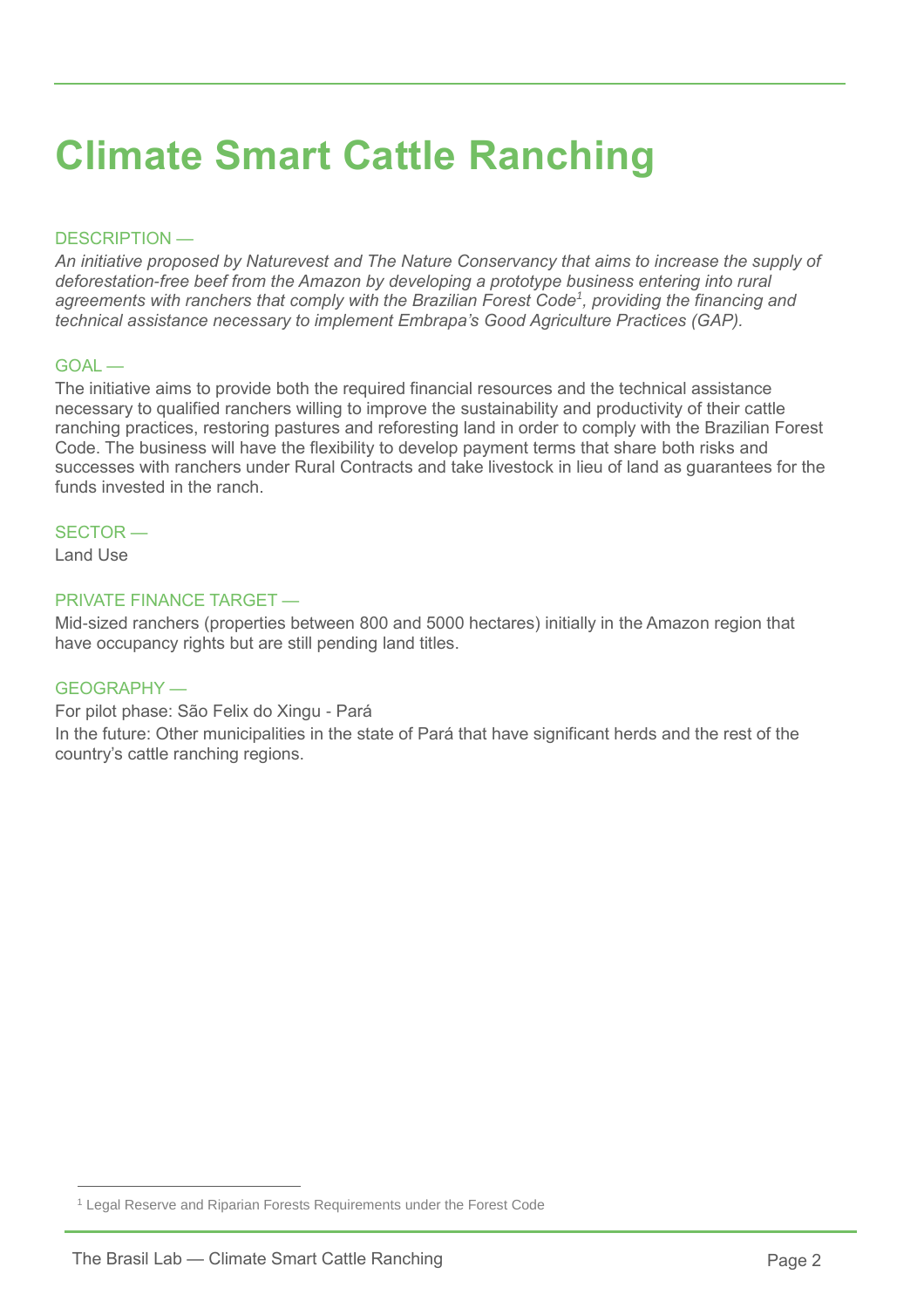# **2. CONTEXT**

Brazil is the world's largest beef producer and the world's second largest beef exporter. Unfortunately, this economic driver also has costs. The country's current cattle raising practices have been responsible for between 70% and 90% of overall deforestation, emitting approximately 75% of Brazil's total greenhouse gas emissions annually.

With a very low average productivity rate of around one head of cattle per hectare, 96% of all cattle in Brazil graze on degraded pastures. They therefore require more land for continuous grazing over time, which puts pressure on forests and on biomes including the Cerrado and the Amazon.

Better and more sustainable cattle ranching practices are possible; cultivating higher quality, permanent pasture in existing degraded areas can both eliminate pressure on deforestation while producing higher quality, higher yield beef – a benefit for both the environment and the economy.

However, lack of access to finance makes these improvements out of reach for most ranchers: Existing subsidized credit lines<sup>2</sup> do not meet ranchers' long-term funding needs and cannot accommodate the specificities of these activities' cash-flows. Moreover, existing credit products do not provide the necessary technical assistance that ranchers need to integrate sustainable and intensified livestock practices and generate the positive results. In addition, most financial institutions that provide these credit lines require formal land titles to use it as a guarantee for these loans, which is an impediment to loan access, particularly in the Amazon.

# **CONCEPT**

# **3. INSTRUMENT MECHANICS**

*The New Climate Smart Cattle Ranching Company will provide the financial resources and technical services required to co-invest with cattle producers in more sustainable cattle production, and support them to adopt Embrapa's Good Agricultural Practices.* 

# 3.1 OVERVIEW & OBJECTIVES

The New Climate Smart Cattle Ranching Company (herein "the New Company" or the "CSCR New Company") would provide long-term financing to producers to invest in the intensification of their livestock production, in accordance with Embrapa's Good Agricultural Practices, and comply with the Brazilian Forest Code, increasing the productivity of their land, thereby reducing GHG emissions from degraded pastures and from deforestation related to beef production.

The instrument will work in the following manner:

- 1. Ranchers that are interested in developing a co-investment partnership with the New Company will undergo a rigorous screening process<sup>3</sup> to ensure compliance (see Annex V).
- 2. Once a rancher is qualified, the New Company will conduct a property assessment at the ranch level to determine the actions needed and related costs for improving sustainable cattle production practices in order to optimize revenues and resources, increase productivity over

<sup>2</sup> See Table - Annex II

<sup>&</sup>lt;sup>3</sup> See Annex V for the set of criteria that will be utilized in the Screening Process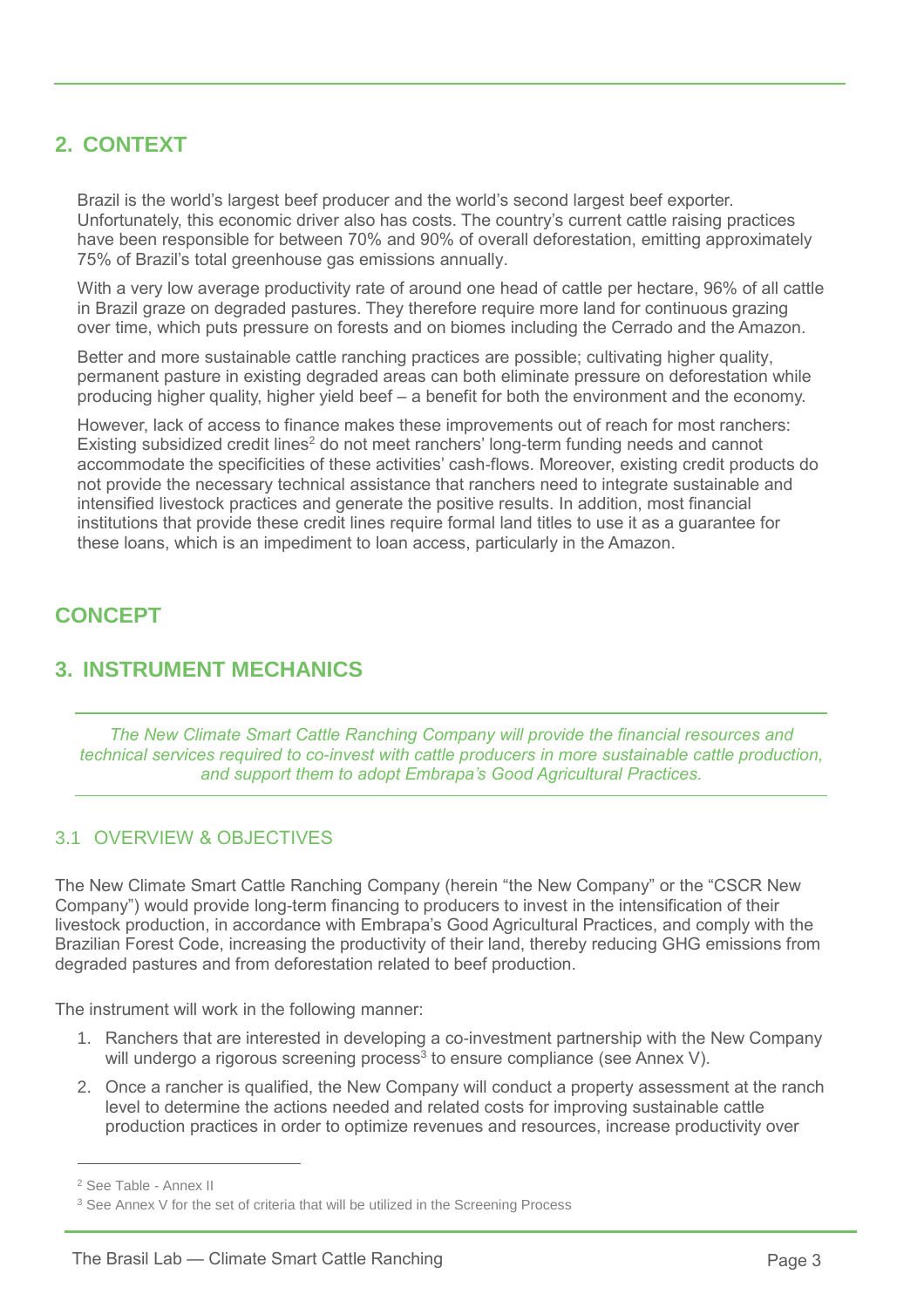time, and achieve overall compliance with the Brazilian Forest Code. If the rancher has not yet done so, the New Company will also develop the Environmental Restoration Plan for Degraded Areas within that property (PRADA), that in essence, the "environmental action plan." Both plans are called herein the "Land Improvement Plan" (LIP).

- 3. The New Company and the producer will sign a "Rural Partnership Agreement, 4 " which will outline: the terms and conditions for a co-investment, the necessary actions for the optimization of the property and the cattle intensification project, the overall investment and operational costs, and the ranchers' commitment to Forest Code Compliance and other related laws
- 4. In addition to providing between 15% and 85% of the upfront capital and ongoing operations expenses needed for up to 10 years (the duration of the agreement), the New Company will provide continuous technical assistance for the implementation of sustainable cattle ranching practices and forest restoration throughout the duration of the agreement
- 5. The New Company will serve as an aggregator for producers by negotiating collectively on the ranchers' behalf to secure:
	- a. Better prices for animal food supplements, fertilizers, and other input products
	- b. Off-take agreements with preferred meatpacking companies and retailers
- 6. Revenues from livestock sales within the framework of the "Rural Partnership Agreement" will be used to pay ongoing costs, while net profits are paid to the New Company and producers, likely in the form of dividends, proportional to the amount that each one provided, as stated in the agreement, over up to a 10-year period
- 7. The New Company's dividends will pay back equity providers after Concessional Debt providers are paid in accordance with the agreed re-payment schedule
- 8. After operational adjustments and successful results, financing the expansion of the business model throughout the Amazon region, and expanding the deforestation-free supply of beef, the New Company will pledge receivables generated from these off-take agreements with preferred retailers to a Credits' Rights Investment Fund (FIDC). The FIDC will be structured to provide a risk-return profile that will attract commercial investment.

<sup>4</sup> See Annex III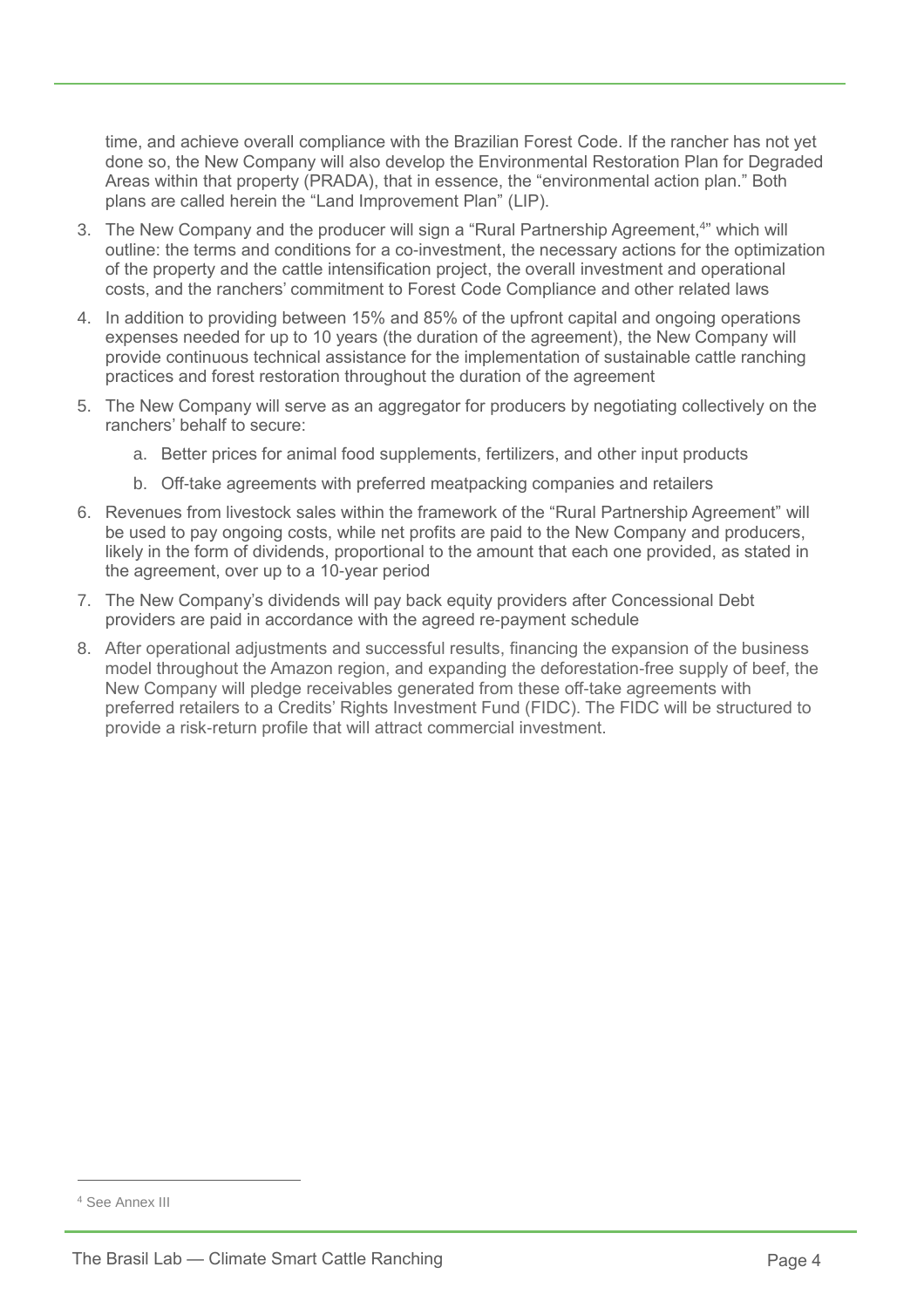# *Figure 1 Operational structure of the Climate Smart Cattle Ranching instrument*



# 3.2 INVESTORS TARGETED AND STRATEGY TO PHASE OUT

During the "Proof of Concept" phase, i.e. Phase 1, a "Participations Investment Fund" (FIP)<sup>5</sup> will be created and managed by a reputable investment management firm, and become the legal investment structure raising funds to finance cattle producers. The FIP will utilize blended finance, including: (1) grants from private foundations for legal, governance, business development and due diligence aspects to set up the New Company, and establishing initial Rural Partnership Agreements; (2) concessional and/or first loss capital from multilateral development banks, funds and governments for long term co-investments in the pipeline of Rural Partnership Agreements and; (3) equity funds from at least two impact investors including Naturevest, enabling the New Company to negotiate preferential conditions with input providers and develop a demand market for deforestation-free beef with meatpacking companies and retailers. An Operational Partner will be responsible for operating the New Company. The FIP will have sole participation in this "Agribusiness New Company" (the New Company).

After approximately 24 to 36 months of operational success in Phase 1, and a successful development of the deforestation-free beef market with retailers, investor risk will have been reduced by well-implemented projects and a steady pipeline of receivables from highly rated retailers. Such receivables could be further leveraged into a Credits Right Investment Fund (FIDC), in which commercial rate investors would provide the needed resources to finance such investments and scale up the model – at this stage, commercial rate investors would largely replace the initial impact investors and concessional debt providers.

<sup>5</sup> A "Fundo de Investimentos em Participações or an "Investment Fund in Participations" (FIP) is the Brazilian terminology for Private Equity Fund regulated by the Brazilian Securities and Exchange Commission or "CVM", that stands for "Corretora de Valores Mobiliarios"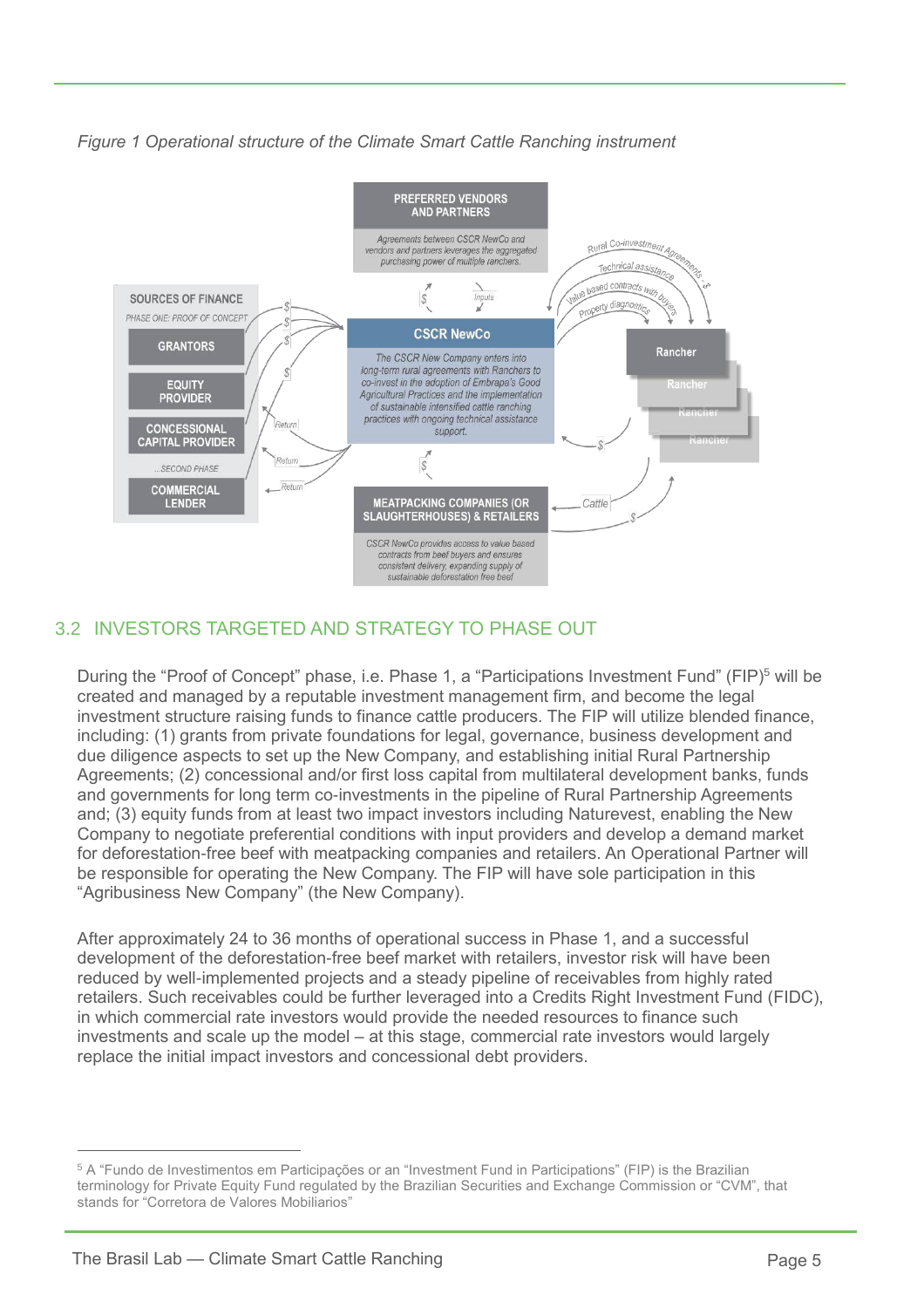# **4. INNOVATION**

*The CSCR New Company will be the first company to co-invest in sustainable cattle ranching alongside with ranchers that are pending land titles, providing them with technical assistance and training so that they acquire the needed expertise to permanently change their production practices*

## 4.1 BARRIERS ADDRESSED

Based on an individual assessment of each property, sustainable livestock production in Brazil requires some or all of the following activities: (a) pasture restoration and/or improvements in pasture management; (b) better management of animal grazing; (c) improvements in animal handling; (d) some food supplementation during the dry season; (e) improvements in animal genetics; (f) forest restoration to comply with Legal Reserve and Riparian Forests (APP) requirements within the Brazilian Forest Code, and potentially many others. In order to put in place some or all of the above practices, a producer would likely need to make some upfront capital investments and would also incur in greater annual operational expenses.

The New Company aims to address the three main barriers preventing ranchers to put in place some or all of such practices:

| <b>Barrier</b>                                                                                                                                                                                                                                                                      | <b>Innovation Mechanism</b>                                                                                                                                                                                                                                                                                                    |
|-------------------------------------------------------------------------------------------------------------------------------------------------------------------------------------------------------------------------------------------------------------------------------------|--------------------------------------------------------------------------------------------------------------------------------------------------------------------------------------------------------------------------------------------------------------------------------------------------------------------------------|
| Currently available financial products for low-<br>carbon agriculture and sustainable livestock<br>production do not meet the long term cash-flow<br>needs of cattle ranchers and are restricted in the<br>kinds of assets and activities they can finance.                         | The New Company will partner with ranchers and<br>will co-invest in assets, including cattle, and<br>activities to implement sustainable intensification<br>practices through an up to 10-years rural contract<br>that shares risks and successes with the rancher                                                             |
| Most commercial banks that finance improved<br>livestock production activities at subsidized rates<br>require the use of collateral, usually the land, as a<br>loan guarantee, though most cattle ranchers in<br>the Amazon region lack permanent land title.                       | In its early stage, the New Company will raise funds<br>from concessional capital providers and thereafter<br>from commercial investors to co-invest with ranchers<br>and mitigating default risk through ongoing technical<br>assistance and using ranches' land, or livestock,<br>equipment, and/or cattle sales receivables |
| Cattle ranchers need ongoing technical support<br>to implement correctly intensive production<br>systems and maximize results of those<br>investments. Existing subsidized lines of credit to<br>not offer specific local technical assistance to<br>support these practices.       | As part of the total funds to be invested in each<br>sustainable cattle ranching project, the New<br>Company will provide continuous technical<br>assistance for cattle intensification and property<br>financial management.                                                                                                  |
| As ranchers operate individually, they have lower<br>bargaining power when negotiating sales with<br>meatpackers and retailers. At the same time,<br>slaughterhouses operate with idle capacity as<br>they deal with non-standardized product quality<br>and inconsistent delivery. | Acting as an aggregator, the New Company will<br>work collectively with producers to deliver<br>consistently deforestation-free delivery schedule with<br>a standardized quality therefore obtaining better<br>sales conditions (and potential additional price<br>bonuses) to ranchers.                                       |

*Table 1. The barriers addressed by the New Company*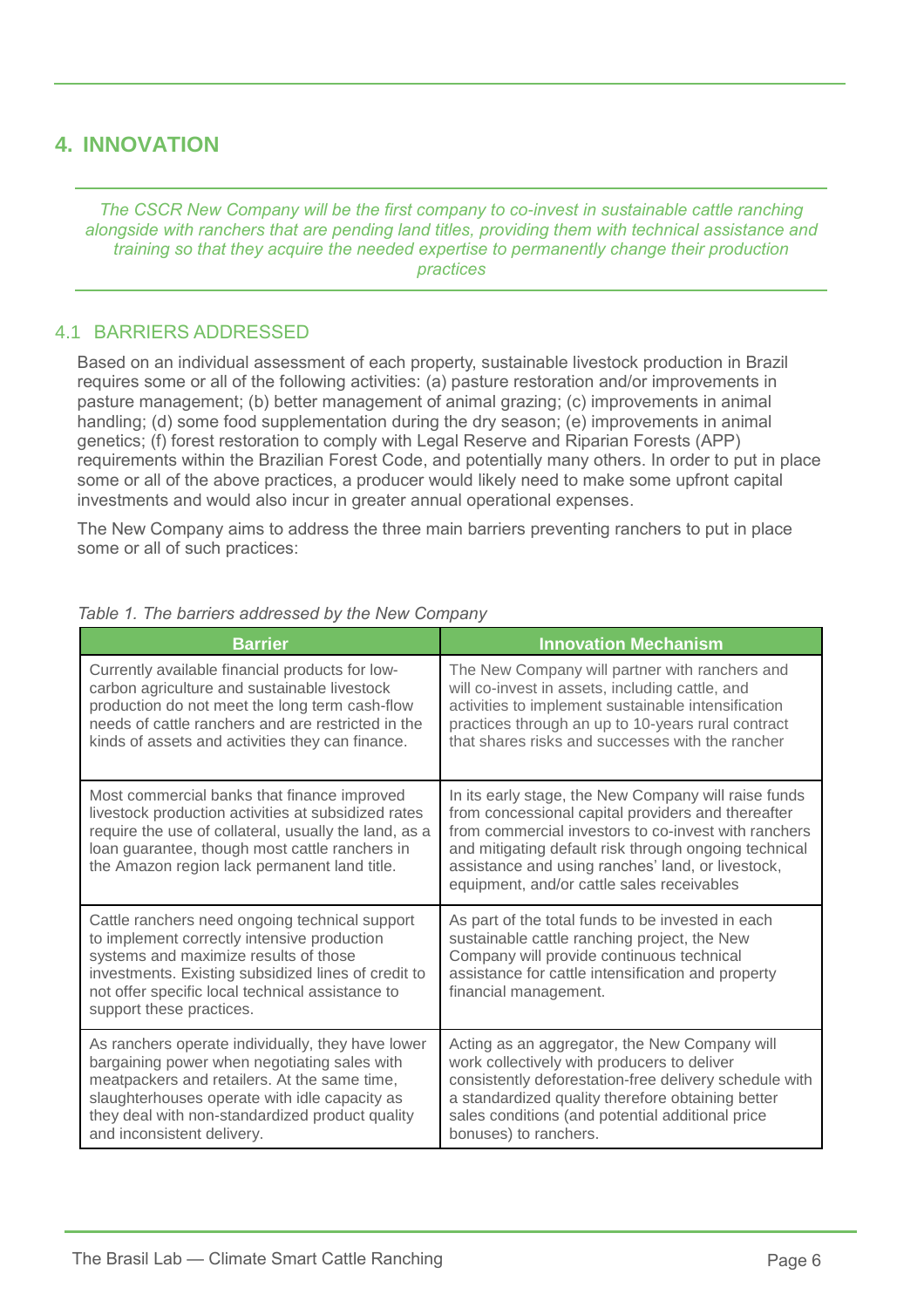## 4.2 INNOVATION

There are several existing financial products offered by Brazilian commercial banks that support cattle intensification practices with subsidized rates over long periods – up to 12 years in some cases. There are also new approaches being tested by NGOs and development agencies in other states and municipalities in the Amazon and Cerrado region that combine finance with technical assistance and environmental compliance (see Annex 1 and 2 for comparable approaches and programs). However, the majority of these initiatives still have some key limitations that prevent their broad use for the majority of ranchers in the Amazon, that is, ranchers that do have permanent land-titles and ranchers that are still in the process of obtaining permanent land titles:

- 1. Most subsidized financial products available through existing commercial banks do not offer ongoing technical assistance needed to correctly put in place such practices and generate the productivity and financial gains that allow for repayment of such loans
- 2. Moreover, such loans have fixed set up payment terms that do not take into consideration the unpredictable cash-flow fluctuations associated with the long-term investment needs that characterizes this activity
- 3. Many commercial banks do not accept other forms of collateral, except for permanent land titles, on the part of the ranchers, even for those that are actively working to obtain such permanent land titles, in order to finance sustainable intensified cattle ranching practices and environmental compliance
- 4. Some specific programs, which could even be targeting ranchers that are still working to obtain their permanent land titles, are philanthropic and therefore don't have a long-term plan for financial sustainability, which makes them dependent on ongoing fundraising
- 5. Some have specific features based on the location where they were developed, or they target a specific rancher profile, preventing replication in other regions
- 6. Others have specific control features that mitigate risk to investors but limit the capacity to scale up and replicate the model in regions with different rancher profile

Overall, the Climate Smart Cattle Ranching initiative is unique in that it addresses these main barriers to cattle intensification through multiple avenues, providing ranchers with long term investment capital, conditioning loans to continuous technical assistance and compliance with the Brazilian Forest Code, and supporting ranchers in the development of a market that aims to purchase higher quality deforestation-free beef.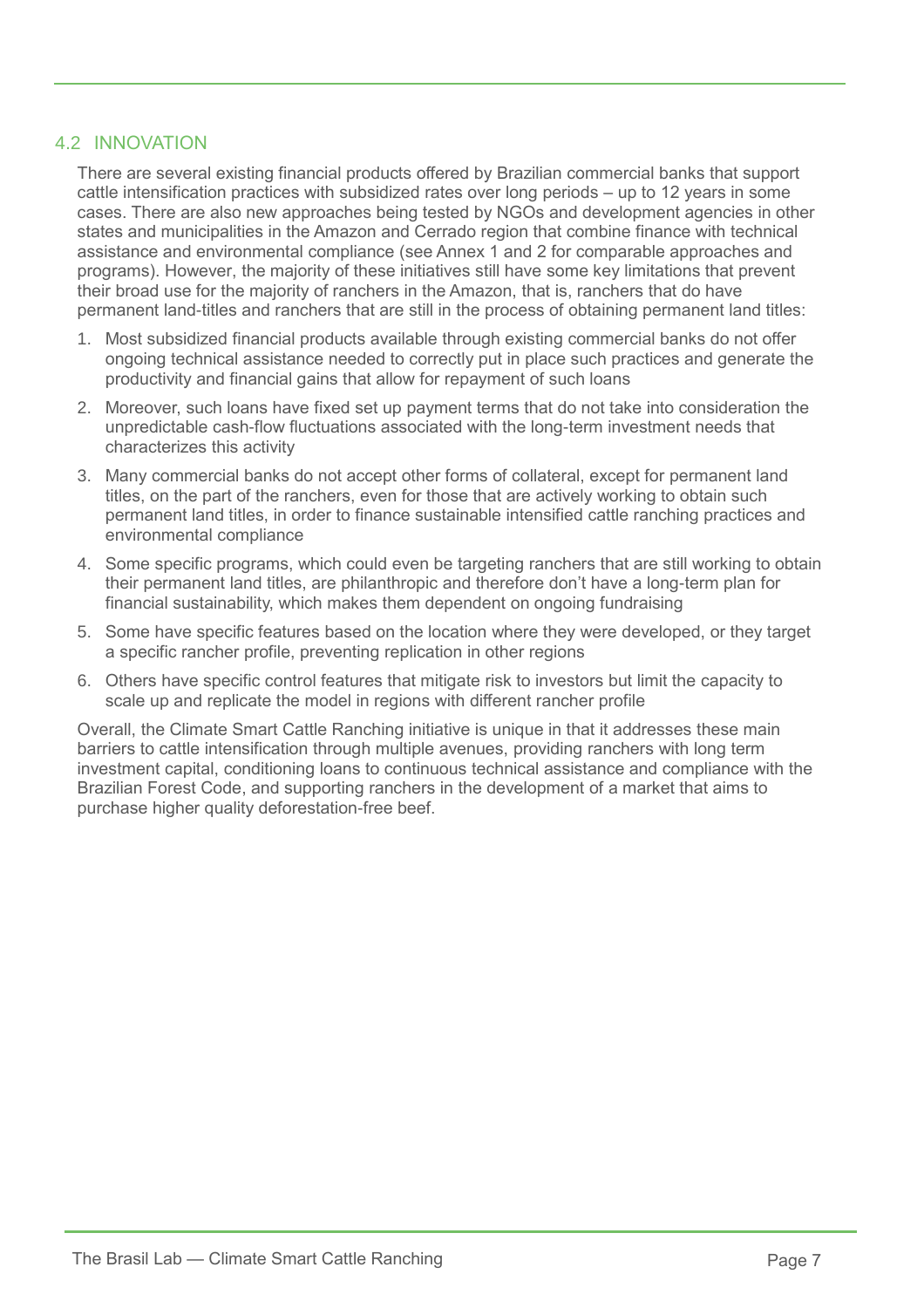# 4.3 CHALLENGES TO INSTRUMENT SUCCESS

There are also several "bigger picture" risks to successfully put in place this mechanism, which are listed in Table 2 below.

*Table 2. Potential challenges to instrument success*

| <b>Potential Challenges</b>                                                                                                                                                                                                                                                                                                                                                                                                                                               | <b>Set of Mitigation Strategies</b>                                                                                                                                                                                                                                                                                                                                                                                                                                                                                                                                                                                                                                                                       |
|---------------------------------------------------------------------------------------------------------------------------------------------------------------------------------------------------------------------------------------------------------------------------------------------------------------------------------------------------------------------------------------------------------------------------------------------------------------------------|-----------------------------------------------------------------------------------------------------------------------------------------------------------------------------------------------------------------------------------------------------------------------------------------------------------------------------------------------------------------------------------------------------------------------------------------------------------------------------------------------------------------------------------------------------------------------------------------------------------------------------------------------------------------------------------------------------------|
| <b>Brazilian Commercial Banks could</b><br>develop alternative payment schedules<br>and guarantee structures that would<br>enable producers to access loans that<br>better meet their needs. In addition, the<br>government could, at some point, provide<br>systematic technical assistance<br>associated with such loans, allowing<br>them to guarantee productivity<br>improvements. The need for this<br>mechanism would then become less<br>significant, or limited. | While competition is unavoidable, including from more<br>established players, the CSCR structure tackles several<br>barriers for the implementation of sustainable cattle ranching<br>practices. It is a "one stop shop" mechanism with a lean<br>structure that avoids bureaucracy and extensive processes, is<br>flexible in terms of repayment structure following cattle sales,<br>can be easily replicated as its financial structure will leverage<br>more capital as it successfully grows, not depending on an<br>annual budget that the government allocates to finance<br>agricultural, livestock investments, and operational costs<br>("Plano Safra").                                        |
| Even once CSCR is established,<br>ranchers may have limited interest in<br>engaging with the New Company to<br>adopt sustainable, intensified cattle<br>ranching practices, or they could lose<br>interest after signing a contract with the<br>New Company and stop the<br>implementation of intensified and/or<br>forest restoration, characterizing a<br>default.                                                                                                      | The concept has been developed based on the Nature<br>Conservancy's on-going 5-year pilot program in São Felix do<br>Xingu, Pará. Workshops with ranchers in the region for the last<br>two years have identified the specific needs for this initiative.<br>Also as it will be structured as a long term partnership with<br>ongoing investments from ranchers and the New Company<br>over time, incentives to quit are lower. However if, at some<br>point, there is no compliance with the Rural Parnership<br>Agreements characterizing a default, the New Company will<br>have all the legal mechanisms in the agreement to accelerate<br>the contract, take possession of the guarantees and so on. |
| There may be limited interest from<br>investors to finance high risk projects that<br>rely on the Rural Partnership<br>Agreements securing the investments in<br>the New Company.                                                                                                                                                                                                                                                                                         | This is, at this first stage, a development finance project,<br>therefore investor focus will be on multilateral institutions,<br>development agencies, and impact investors pursuing social<br>and climate outcomes as well as financial returns. Given the<br>importance of Brazil's forests and cattle ranching sector, the<br>proponent hopes to see interest from these development<br>financiers.                                                                                                                                                                                                                                                                                                   |
| Sustainable cattle ranching practices<br>require producers to hire more labor<br>force to implement such practices, as<br>pastures potentially could need to be<br>restored and better managed, and<br>animals need to be better handled.                                                                                                                                                                                                                                 | The New Company will work closely with the local and state<br>government as well as with local agencies (e.g. Senar and<br>Senai) to put in place programs that will closely work with<br>producers to foster better working conditions and provide<br>incentives to increase the supply of such labor. Providing<br>additional training for sustainable intensification practices to<br>cowboys will also work with labor unions in campaigns that<br>value such a profession and attract interest of such work force.                                                                                                                                                                                   |
| Deforestation could stop in properties<br>that have rural contracts, though<br>deforestation activities could simply<br>relocate to areas where there was<br>previously no deforestation taking place.                                                                                                                                                                                                                                                                    | The proponent is also working in parallel with the Pará State<br>government and multilateral organizations, in which this New<br>Company proof of concept will be launched, in an overall<br>sustainable development plan for the state up to 2030. Such<br>plan encompasses a number of related and complementary<br>activities aimed at sustainable development and stopping<br>deforestation through expanded enforcement.                                                                                                                                                                                                                                                                             |
| There is a risk that the New Company<br>co-invests in a given property that at<br>some point, breaks the law.                                                                                                                                                                                                                                                                                                                                                             | In principle, the rancher/owner holds primary responsibility for<br>complying with Brazilian laws. If a property breaks the law and<br>it were attributable to the Rural Partnership, the New Company<br>could also face liability issues. To mitigate such risk, the New<br>Company will hire ongoing monitoring services to identify, as<br>soon as possible, properties that break the law while the<br>partnership is ongoing. If that happens, it will take the<br>necessary actions foreseen in the Rural Agreement.                                                                                                                                                                                |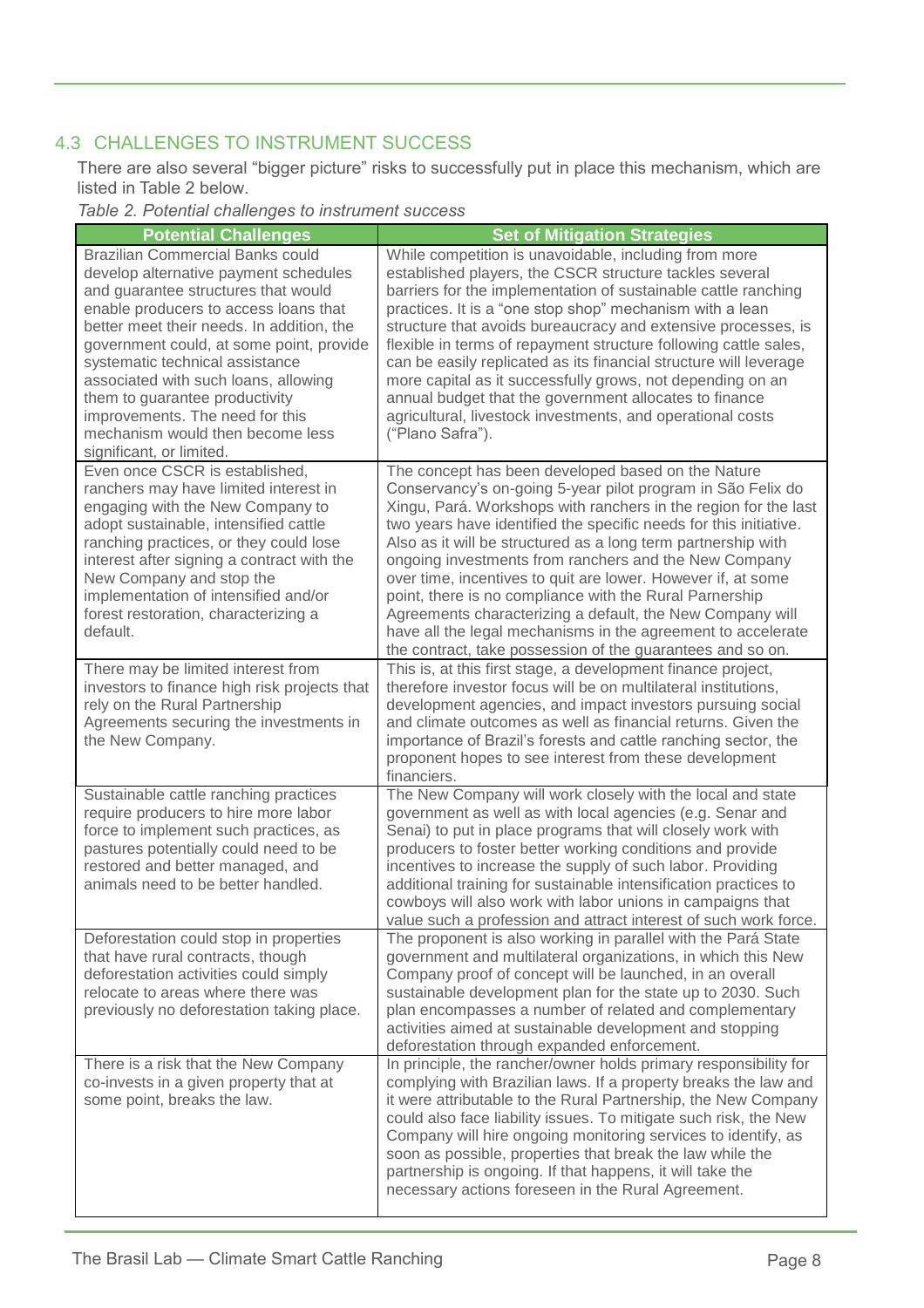# **PILOT AND BEYOND**

# **5. IMPLEMENTATION PATHWAY AND REPLICATION**

*The New Company aims to co-invest in 30 rural properties in the São Felix do Xingu region in the next two years, covering a total of 75 thousand hectares with at least a 20% intensification area in the properties. The New Company plans to scale and include at least 100 properties by 2022, covering 250 thousand hectares in the southeast of Pará state* 

The New Company will be established in São Felix do Xingu in the southeast region of Pará state, a region where, like most of the Amazon, 80 to 90% of rural property owners are still actively working within the available Brazilian mechanisms for land regularization, to obtain their permanent land titles. São Felix do Xingu has the fifth largest municipality area in the world (84,213 square kilometers), as well as the largest cattle herd in Brazil (approximately 2.2 million heads in 2.3 million hectares). The municipality still has around 70% forest coverage<sup>6</sup>, but also has one of the greatest deforestation rates in Brazil. The Nature Conservancy (TNC) began working in the region with local producers to improve their ranching practices and achieve compliance with the Brazilian Forest Code in 2013, launching its "Field to Fork" program<sup>7</sup>, a precursor for CSCR.

The proponents aim to formally launch the New Company by March of 2018 and kick off operations by the second half of 2018. A number of Rural Partnership Agreements will be in place to begin operations prior to the formal launch. So far, the proponents have been working on five priorities: (a) the narrowing down of potential operational partners for the New Company, (b) putting in place a vetting process with a pool of ranchers who would benefit from CSCR (the first of two planned workshops with this goal took place on August 3<sup>rd</sup>, with approximately 70 producers and stakeholders strongly supporting the New Company concept), (c) beginning conversations with potential off-takers (retailers), and (d) ongoing discussions with impact investors and concessional capital providers.

Once formally launched, and during Phase 1, the New Company aims to engage with a minimum of 30 ranchers that meet its screening process, that is, that meet the set of criteria that would then qualify them for receiving investments in an intensification project within their property, each with approximately 1250 to 2500 hectares of available pastures, or 50% of their properties<sup>8</sup>. In this scenario, the New Company would cover approximately 150 thousand hectares, supporting better management practices in the entire property and intensification efforts covering approximately up to 20% of available pastures.

The initial amount required to establish the New Company and launch the program to engage with approximately 30-40 ranchers is estimated at USD 10 million from equity investors, which would include Naturevest and at least one additional investor to provide ongoing working capital to operate the New Company. Around USD 500 thousand would come in the form of grants to support the development of the legal structure and governance, due diligence, and establishing a handful of kick-off Rural Partnership Agreements to launch operations. Finally, USD 10 million would be first loss debt from concessional capital providers and additional USD30M would be longterm senior debt to finance intensification projects.

<sup>6</sup> <http://www.funbio.org.br/wp-content/uploads/2013/10/fundo-para-redd-sao-felix-do-xingu.pdf>

<sup>7</sup> <http://www.tnc.org.br/nossas-iniciativas/do-campo-a-mesa/index.htm>

<sup>&</sup>lt;sup>8</sup> In the region of São Felix do Xingu the Legal Reserve required is 50% of the entire property, therefore, in a property of 2500 hectares, ranchers can have up to 1250 hectares of pastures and initially could intensify 20% of the available pasture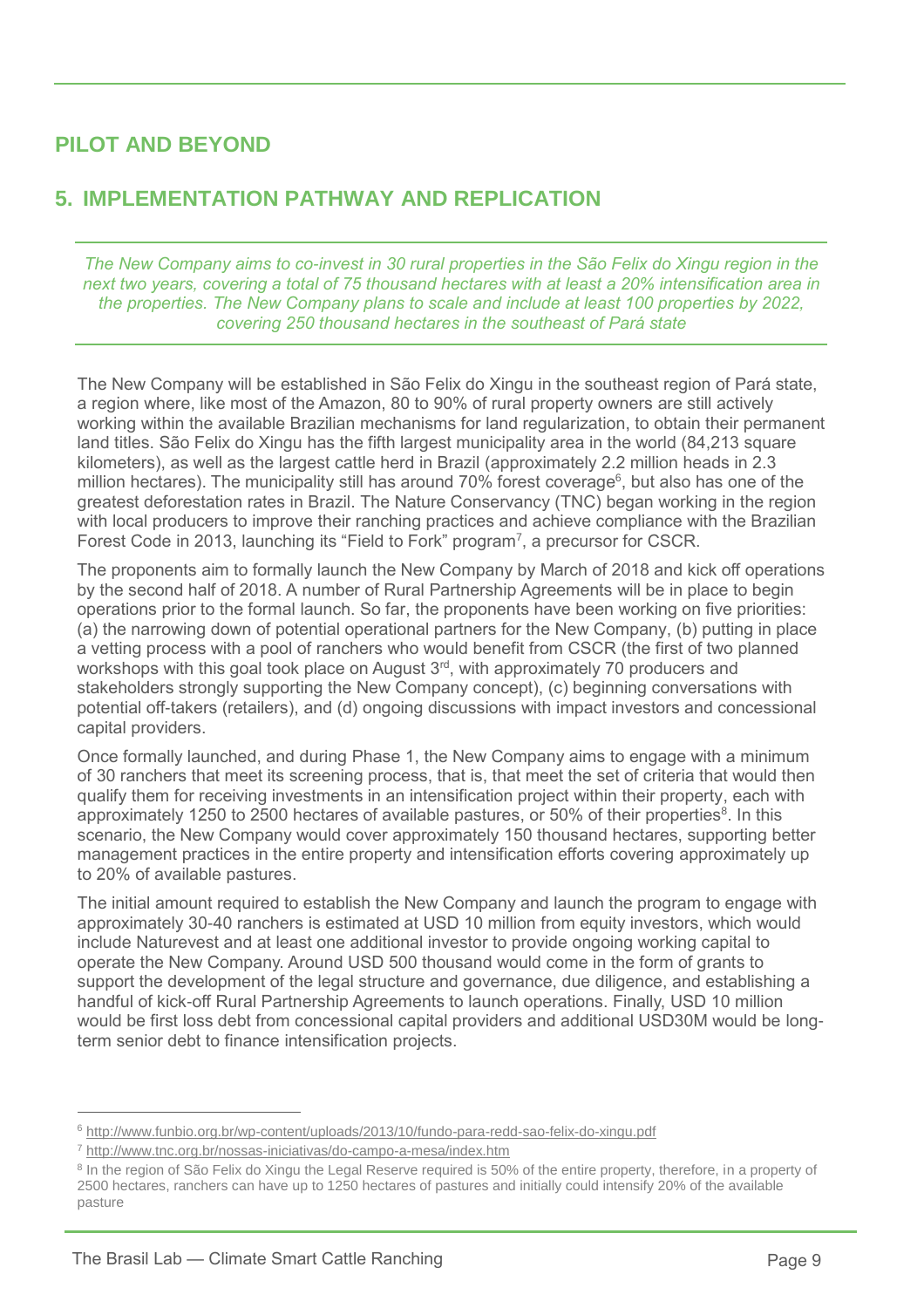In up to five years, the New Company expects to enter into Rural Partnership Agreements covering at least 100 properties or a total of 500 thousand hectares of sustainably and well-managed properties. This would be achieved by optimizing overall pasture usage and intensifying at least 100 thousand hectares of pastures, restoring riparian forests and legal reserves as required by the Brazilian Forest Code. When the New Company achieves the milestone of 100 properties, it would mobilize approximately USD 156 million in the São Felix do Xingu region and nearby municipalities<sup>9</sup>.

Once the model is proven successful in these municipalities in the São Felix do Xingu area in the State of Pará, the New Company would scale its impact through implementation of a franchisor/franchisee system in other critical regions of the Amazon, and could expand the model to the Cerrado region in Brazil. The New Company would select qualified individuals from the region where a new subsidiary/franchise could be established to train implementation leads to provide technical assistance and operate these subsidiaries.

The New Company would disclose its technical assistance methodology and training to the franchisee as well as to its vendors' network, as well as its operating and financial management systems among others. The primary role of the franchisee would be to develop the client market in the local area, negotiate and implement Rural Partnership Agreements with those clients by using all the systems developed by the original New Company.

On the demand side, as deforestation-free programs with retailers are brokered through the New Company and a pipeline of receivables with retailers is generated, a different kind of Fund Structure could be established, an "Investment Fund in Securitized Receivables" – an FIDC (Fundo de Investimento em Direitos Creditórios) structure, which could replace the FIP. In an FIDC, commercial investors with lower appetite for risk would buy shares from the FIDC as such receivables from retailers would be pledged into the FIDC.

| <b>Implementation pathway</b>                                                                                          |      |      |      |             |      |      |      |
|------------------------------------------------------------------------------------------------------------------------|------|------|------|-------------|------|------|------|
|                                                                                                                        | 3Q17 | 4Q17 | 1Q18 | <b>2Q18</b> | 3Q18 | 4Q18 | 2019 |
| Phase I                                                                                                                |      |      |      |             |      |      |      |
| Conclude Legal Structure & Business Model                                                                              |      |      |      |             |      |      |      |
| Establish operating partner & service providers                                                                        |      |      |      |             |      |      |      |
| Constitute New Company                                                                                                 |      |      |      |             |      |      |      |
| Define Rural Agreement Features                                                                                        |      |      |      |             |      |      |      |
| Conclude characteristics of deforestation free beef<br>supply program with off-takers                                  |      |      |      |             |      |      |      |
| Establish input providers (vendors) partnerships                                                                       |      |      |      |             |      |      |      |
| Identification and preliminary term sheet with<br>investors (equity partners to the New Company and<br>debt providers) |      |      |      |             |      |      |      |
| Finalize Investment Structure, investors and<br>governance documents                                                   |      |      |      |             |      |      |      |
| New Company Launch                                                                                                     |      |      |      |             |      |      |      |
| Engage with ranchers and sign Rural Agreements                                                                         |      |      |      |             |      |      |      |
| <b>Phase II</b>                                                                                                        |      |      |      |             |      |      |      |
| FIDC Structure and Commercial Capital Raising                                                                          |      |      |      |             |      |      |      |
| <sup>9</sup> Banach, Ourilandia, Cumaru do Norte, Xinguara, Marabá, Banach                                             |      |      |      |             |      |      |      |

Table 3. Implementation pathway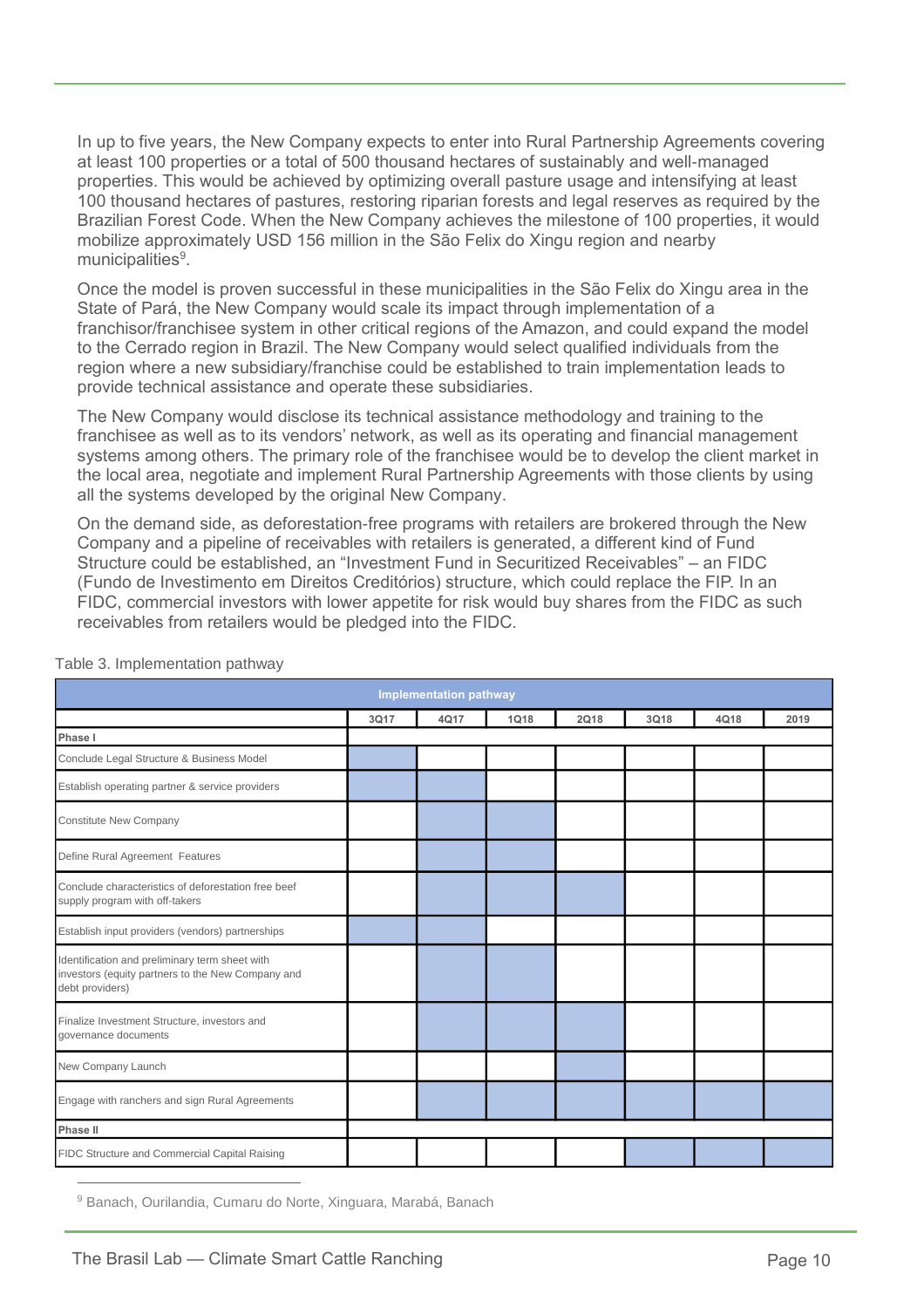# **6. IMPACT**

*The New Company could mobilize up to USD 65 million for the first two years of operation and up to USD 205 million in the next 3-5 years for sustainable and highly productive cattle ranching practices that would restore degraded pastures and stall deforestation, reducing the emissions intensity of up to 95% for each Kg of meat produced with such practices*

# 6.1 QUANTITATIVE MODELLING

Extensive cattle ranching practices in Brazil have very low productivity rates, with an average ranging between 0.5 and 0.7 Animal Units (UA) per hectare across different areas in Brazil. In addition, the time it can take to raise a newborn calf to the point of selling the fully grown animal to meatpackers could take from 36 to 40 months. Moreover, cattle that rely only on degraded pastures for sustenance without intake of nutritious supplements generate a lower quality meat, which is reflected in lower per head pricing, lower carcass yields, and lower per hectare of use. Finally, the overall lack of knowledge and inability to implement intensification practices exacerbates this lower yield.

Given the above factors, and at current beef prices in Brazil - price per arroba (@) at R\$130, or US\$41.94<sup>10</sup> (one @ is equal to 15kg of carcass weight), a rancher's business as usual (BAU) scenario generates an internal rate of return of 0.7%, and could be even lower, eventually dipping into negative levels, with small variations in price, small variations in weight gain associated with the time it takes from birth to slaughter, even lower reproduction rates (set at 70% for BAU), and an even lower ratio of heads per hectare (currently set at 0.5 UA<sup>11</sup>/ha). Many ranchers also face environmental liabilities that could result in a significant financial loss (see Table 4 below).

In order to model the results of more sustainable and productive cattle ranching practices from this baseline, our inputs are:

- The cattle herd (matrixes) needed for the intensification, 90% average reproduction rate
- Fertilizers and pasture formation inputs
- Animal feed supplements
- Fences and basic infrastructure to feed and rotate animals
- Increased labor at the farm level (from 1 employee to 2-3 employees per 500 hectares)
- Animal Tracking system

 $\overline{a}$ 

Monthly Technical Assistance

The modeling also assumes, based on the best available data, that sustainable and intensified cattle ranching production would increase the productivity of each hectare by four times in the intensified area, to up to 4 UA per hectare. Improved practices under CSCR would also: decrease the time it takes to sell animals to the slaughterhouse from an initial 36 months since its birth to 27 months (but it could be even lower, of up to 24 months); increase the quality of the beef produced, thereby delivering higher prices per UA and hectare (1% premium was assumed in the  $\mathcal{Q}^{12}$  related to the herd coming from the deforestation-free property); and increase the carcass yield from 53 to 56%.

These practices would generate on a project basis, a net internal rate of return of 13.4% for 4 heads per hectare. See Table IV below for comparative scenarios:

<sup>10</sup> Exchange rate at US\$1.00 equals to R\$3.10 on Sept 11, 2017

<sup>&</sup>lt;sup>11</sup> UA stands to Animal Unit, and is equivalent to an animal that weighs 450kg grazing.

 $12 \text{ } \textcircled{1}$  stands for arroba and it's a unit of measure of the animal's weight, equivalent to 15 kilograms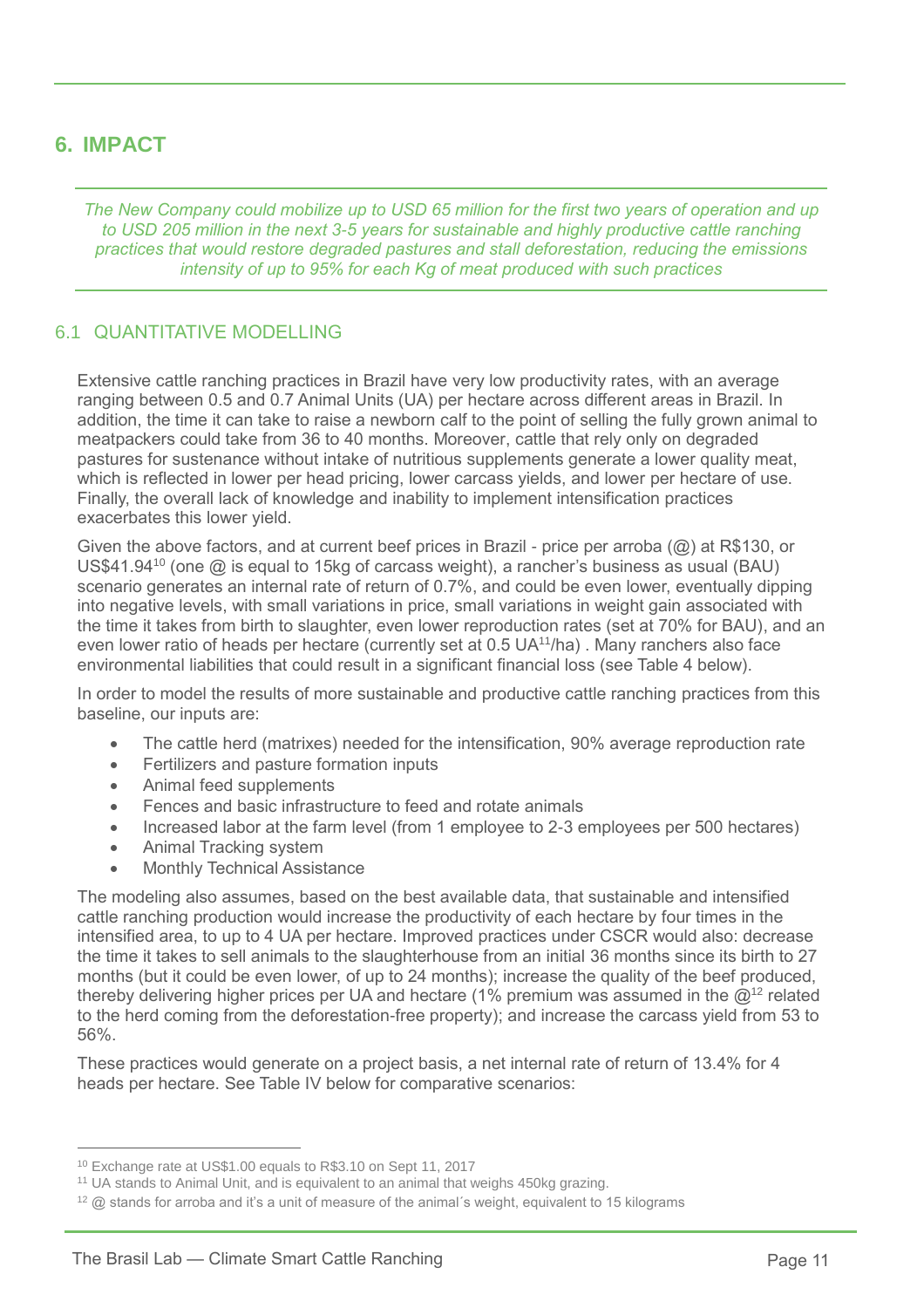|                                                               | <b>Animal</b><br><b>Units</b><br>(UA) per<br>hectare | <b>Price of</b><br>$\circleda$<br>(Aug '17) | <b>Carcass</b><br><b>Yield</b> | <b>Cost per</b><br>hectare | <b>IRR</b><br><b>Project</b><br><b>Level</b> | <b>IRR Equity</b><br><b>New Co</b> |
|---------------------------------------------------------------|------------------------------------------------------|---------------------------------------------|--------------------------------|----------------------------|----------------------------------------------|------------------------------------|
| <b>Extensive</b><br><b>Production:</b><br><b>BAU - Case 1</b> | 4                                                    | 130                                         | 53%                            | <b>US\$461</b>             | 0.7%                                         | $\blacksquare$                     |
| <b>Intensive</b><br><b>Production -</b><br>Case 2             | 3.5                                                  | 130                                         | 56%                            | US\$4,890                  | 11.9%                                        | 15.2%                              |
| <b>Intensive</b><br><b>Production -</b><br>Case 3             | $\overline{4}$                                       | 130                                         | 56%                            | US\$5,455                  | 13.4%                                        | 16.4%                              |

Note: Simulations are based on intensified project occupying 250 hectares, optimizing the remaining pastures

Assuming the cost of concessional capital in Phase 1 is 7% per year for a 10-year loan, the New Company's Equity Share Internal Rate of Return would range between 14.2% and 15.5% using intensive production Case 2 or 3 plus Forest Code Compliance.

# 6.2 ENVIRONMENTAL AND SOCIAL IMPACT

The New Company's aim is to scale the adoption of sustainable, intensified cattle ranching practices in Brazil. The adoption of these practices has the potential to mitigate significant amounts of GHG emissions in the years to come.<sup>13</sup>

Under Brazil's Nationally Determined Contributions, its 2030 GHG emission targets for the agricultural/livestock sector are projected to be equivalent to the year 2005 baseline: 490Mton CO2e.<sup>13</sup> However, Brazil's 2030 beef production projections are 30% higher than 2005. This emissions target will thus be met by greater soil carbon sequestration that will happen through the goals of restoring up to 15mn hectares of degraded pastures and expanding 5mn hectares that will integrate crop-livestock-forestry. Such actions that will restore soils' capacity to sequester carbon, and stall deforestation will more than offset the increase in emissions that will happen due to an increase in cattle emissions from enteric fermentation and increased emissions from agriculture from crop-livestock-forestry.

Also, as beef production in Brazil has grown at an average rate of 2.4% per year from 1990 to 2016<sup>14</sup> to meet domestic and international demand from countries like China, the effort to finance sustainable intensified cattle ranching practices becomes even more important. Brazil's cattle production has a very high emissions intensity, with an average rate of 86.7kg of  $CO<sub>2</sub>$  equivalent per kg of beef (carcass weight) per year. This is higher than developed countries due to a number of factors: a lower feed digestibility, (leading to enteric and manure emissions), poorer animal handling practices, lower slaughter weights, a higher age at slaughter<sup>15</sup> and a lower productivity of approximately 70 to 75kg of beef per hectare annually.

An improvement in cattle ranching practices, as proposed and financed by the New Company, could mitigate emissions from a key sector in the Brazilian economy. As the New Company signs Rural Partnership Agreements with ranchers, providing the financial resources (co-investments) and technical support for improved ranch and pasture management, better animal handling,

<sup>13</sup> https://www.c-agg.org/wp-content/uploads/Imaflora\_report.pdf

<sup>&</sup>lt;sup>14</sup> Agricultural Economic Insights

<sup>&</sup>lt;sup>15</sup> Tackling Climate Change Through Livestock – A Global Assessment of Emissions and Mitigation Opportunities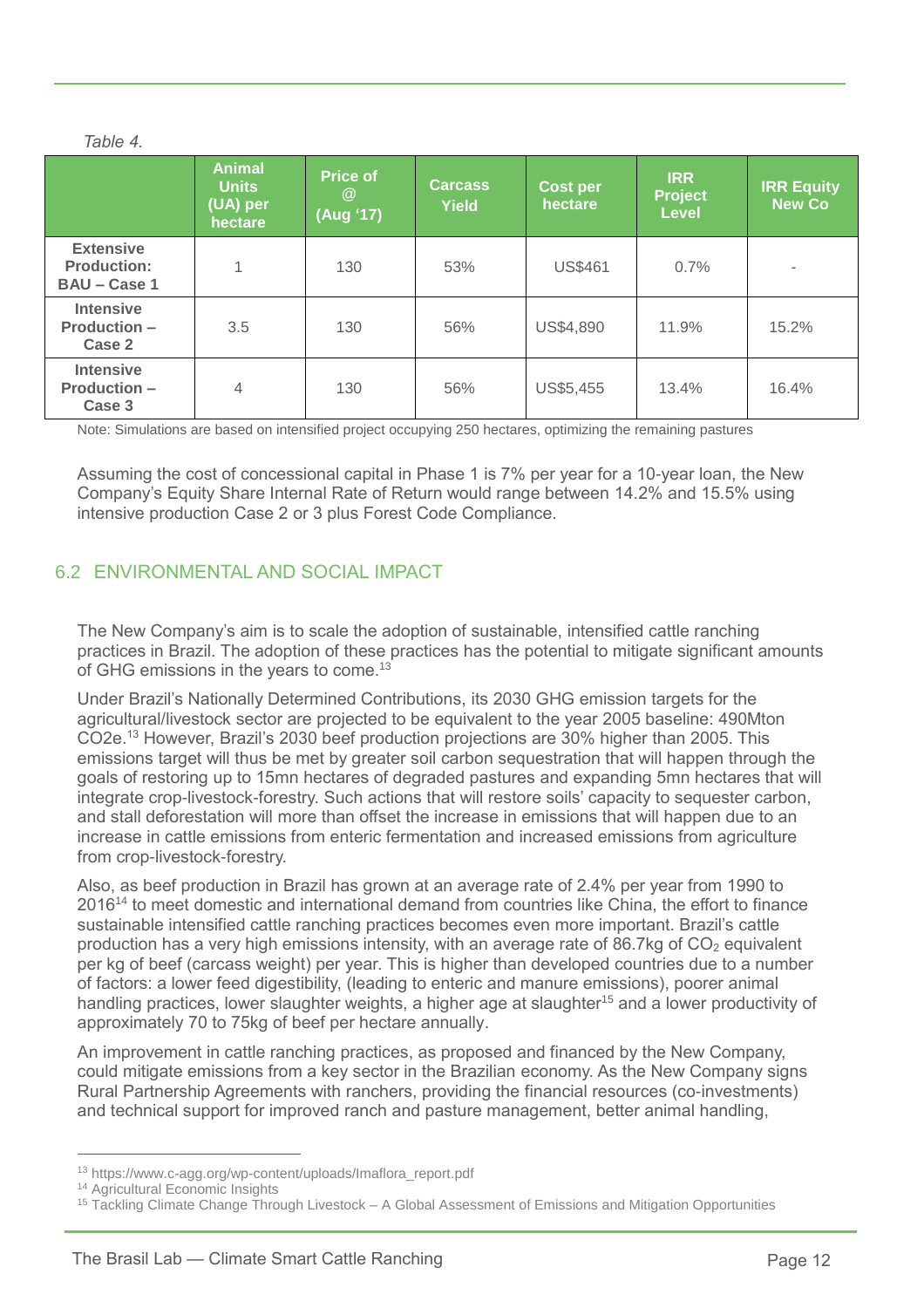increased reproduction rates, decreased the average time for slaughter, and sustainably increasing the number of animals per hectare, leading to an increase of beef (carcass weight) produced per hectare, it can potentially reduce emissions intensity by 90-95% per kg of beef (carcass weight), when focusing on livestock CO<sub>2</sub> balance before and after intensification. As previously stated current production rate yields an average 86.7 kg of  $CO<sub>2</sub>e$  per Kg of beef carcass weight, while an intensified production system, based on current programs with similar approach in the Amazon, the Novo Campo Program<sup>16</sup> has an emissions intensity that could go as low as  $4.3$ Kg  $CO<sub>2</sub>e$  per Kg of carcass weight.<sup>17</sup>

Intensification practices have socioeconomic benefits as well as environmental. The proponent's experience with the pilot project in the region, as well as feedback that the Brasil Lab team received from the workshop held in São Felix do Xingu on August 3<sup>rd</sup> 2017 presenting the New Company concept, estimates that for every 500 hectares of intensified pasture, at least an additional 2 to 3 farm jobs are created.

With that in mind, some producers raised concerns about the availability of the labor force, which represents an existing challenge to project implementation<sup>18</sup>. However, this labor force will be trained by the technical assistance that supports the broader projects, potentially expanding work opportunities over time, providing an additional indirect benefit to laborers.

Ultimately, sustainable cattle ranching practices have a key role in delivering Brazil's goals under the Paris Agreement – in which it pledged to restore up to 12 million hectares of forests and 15 million hectares of degraded pastures by 2030, as well as to stop illegal deforestation in the Amazon by the same year.

# 6.3 PRIVATE FINANCE MOBILIZATION AND REPLICATION POTENTIAL

The FIP together with the New Company aims to support 30 intensification projects in 30 different properties in up to two years. At an intensification rate of up to 4 AU per hectare, this would raise around USD 50 million in funding.

After three years of consistent improvements and building a successful track record, the franchise terms would be defined. An initial franchise-based expansion in the São Felix do Xingu region could take into consideration other nearby municipalities such as Agua Azul, Camaru do Norte, Banach, Ourilandia or Maraba. These franchisees would expand and finance sustainable cattle ranching practices with 100 or more additional ranchers, mobilizing an additional estimated USD 160 million.

Therefore, within the next decade, CSCR implementation in the state of Pará alone could mobilize a conservative estimate of around USD 470 million of co-investments in sustainable, deforestationfree livestock production in approximately 300 properties, provided that: (a) there is indeed the required labor to be trained and hired to implement intensification practices, and (b) that the average price of the @ stabilizes at R\$130, a conservative price.

# **7. KEY TAKEAWAYS**

 $\overline{a}$ 

For ranchers across the Amazon seeking to adopt more sustainable, productive practices their greatest barrier is lack of access to financial products that meet upfront investment needs, have repayment flexibility, use alternative forms of guarantees as collateral, and enable continuous

<sup>16</sup> ttps://www.c-agg.org/wp-content/uploads/Imaflora\_report.pdf

<sup>&</sup>lt;sup>17</sup> See Annex 4 for more specific calculations

<sup>&</sup>lt;sup>18</sup> During a workshop that CPI-Brasil Lab held in São Felix do Xingu in August 2017, this issue came up as a concern by producers. However local municipal authorities as well as the proponent are aware of such difficulties and proposed the development of programs to work with producers and this labor force profile (cowboys) to develop incentives programs for them, workshops to encourage and value such professions, provide some training, support and so on.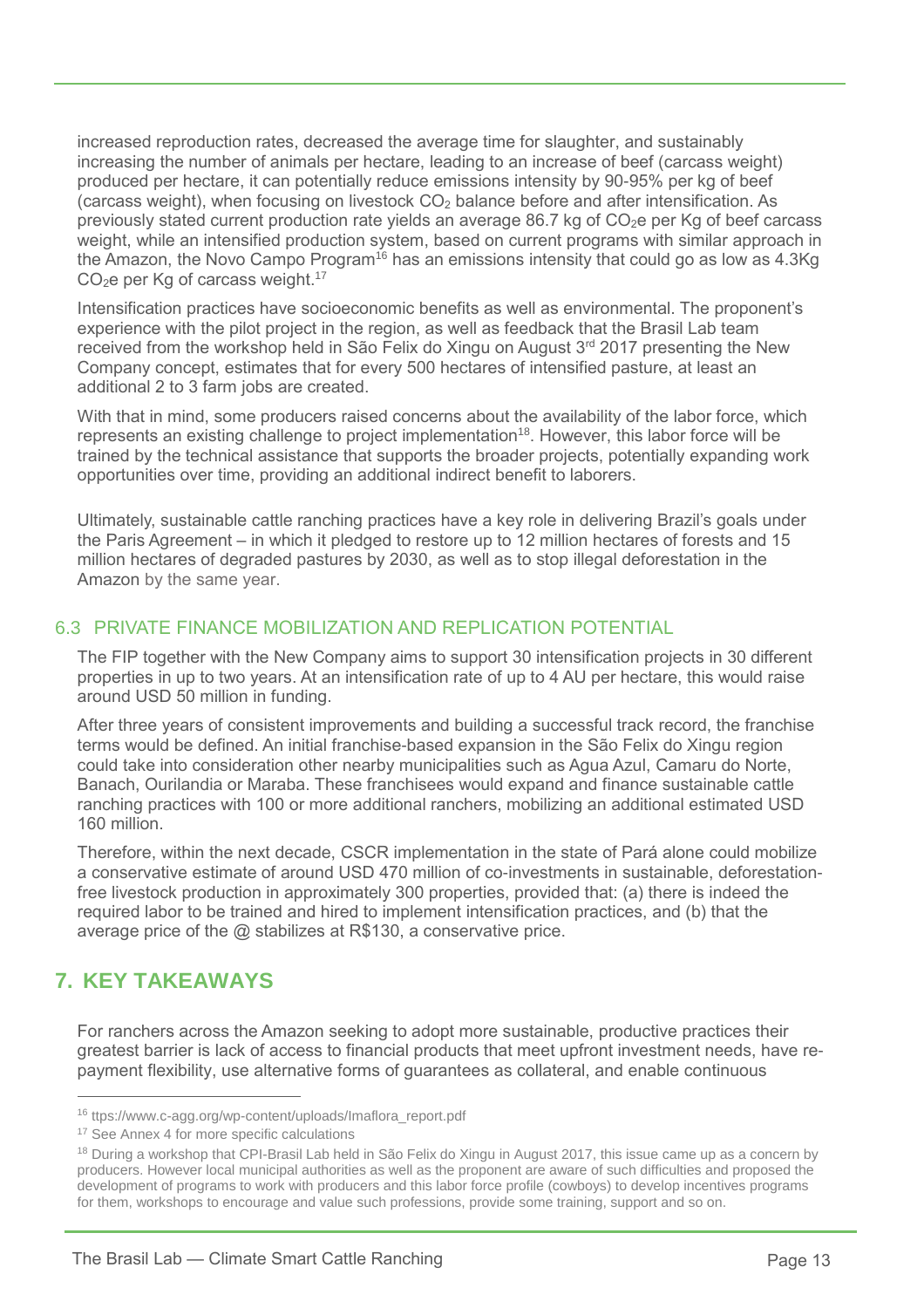technical assistance. By creating a New Company that is a one-stop shop for financing and technical support for sustainable and intensive livestock production, the Climate Smart Cattle Ranching initiative could greatly mitigate GHG emissions from the beef sector in Brazil, while at the same time providing a cost-effective way to restrict and enforce laws that prohibits deforestation in Brazil.

The instrument meets Lab criteria for endorsement in the following manner:

- **Innovative:** The Climate Smart Cattle Ranching initiative is the only instrument that overcomes the three main obstacles to sustainable and intensified practices: lack of access to financing, a deficit of local technical assistance to ranchers, and a lack of aggregation among ranchers to jointly negotiate better costs for their inputs, as well as better prices when selling their higher quality, deforestation-free beef product
- **Financially Sustainable:** Once the New Company builds a track record of increased profitability per hectare that leads to Rural Partnership Agreement amortization repayments, concessional capital can be phased out and commercial rate investment can be brought in through a FIDC model.
- **Catalytic:** Once the New Company creates a robust process and track-record, up to USD 650 million would be leveraged through projects in the state of Pará within 10 years. A franchise replication strategy could further catalyze an improvement over business as usual in this sector and contribute to the restoration of degraded pastures throughout the Amazon and beyond
- **Actionable:** The proponent has been implementing sustainable livestock production practices with producers in São Felix do Xingu in the state of Pará for the last 8 years with promising results and has built trust with key stakeholders and producers in the region. The proponent also has similar ongoing efforts in the state of Mato Grosso, another potential area for this instrument to operate through a franchise system. Moreover, the proponent's team in Brazil (and the US through its Impact Investment Fund) has been investing human and capital resources to make this New Company a reality by 2018

| <b>Similar instruments</b>                                      | <b>Description</b>                                                                                                                                                                                                                                 | <b>Limitations</b>                                                                                                                                                                                                                               |
|-----------------------------------------------------------------|----------------------------------------------------------------------------------------------------------------------------------------------------------------------------------------------------------------------------------------------------|--------------------------------------------------------------------------------------------------------------------------------------------------------------------------------------------------------------------------------------------------|
| <b>PECSA</b>                                                    | Complete control of<br>intensification cycle and socio-<br>environmental compliance. A low<br>percentage of profits goes to<br>ranchers who don't get involved<br>in the process                                                                   | Land lease model completely<br>controlled by PECSA, limited<br>scale/replication, ranchers do not<br>acquire knowledge which in turn<br>does not guarantee continuity of<br>process without PECSA's support                                      |
| Aliança da Terra -<br><b>Producing Right</b><br><b>Platform</b> | A platform that evaluates soy<br>producing farms' socio-<br>environmental compliance and<br>provides an action plan for<br>compliance. Once ranchers are<br>in the platform and become<br>certified, they have access to<br>benefits from partners | The property assessment focuses<br>on social-environmental<br>compliance only and does not offer<br>support for "action-plan"<br>implementation. Moreover, farmers<br>are required to have a land title.<br>Not commercial, depends on<br>grants |
| <b>Projeto Terra Certa</b>                                      | Regional PPP certification                                                                                                                                                                                                                         | Local government sponsored                                                                                                                                                                                                                       |

# **ANNEX I – COMPARABLE APPROACHES**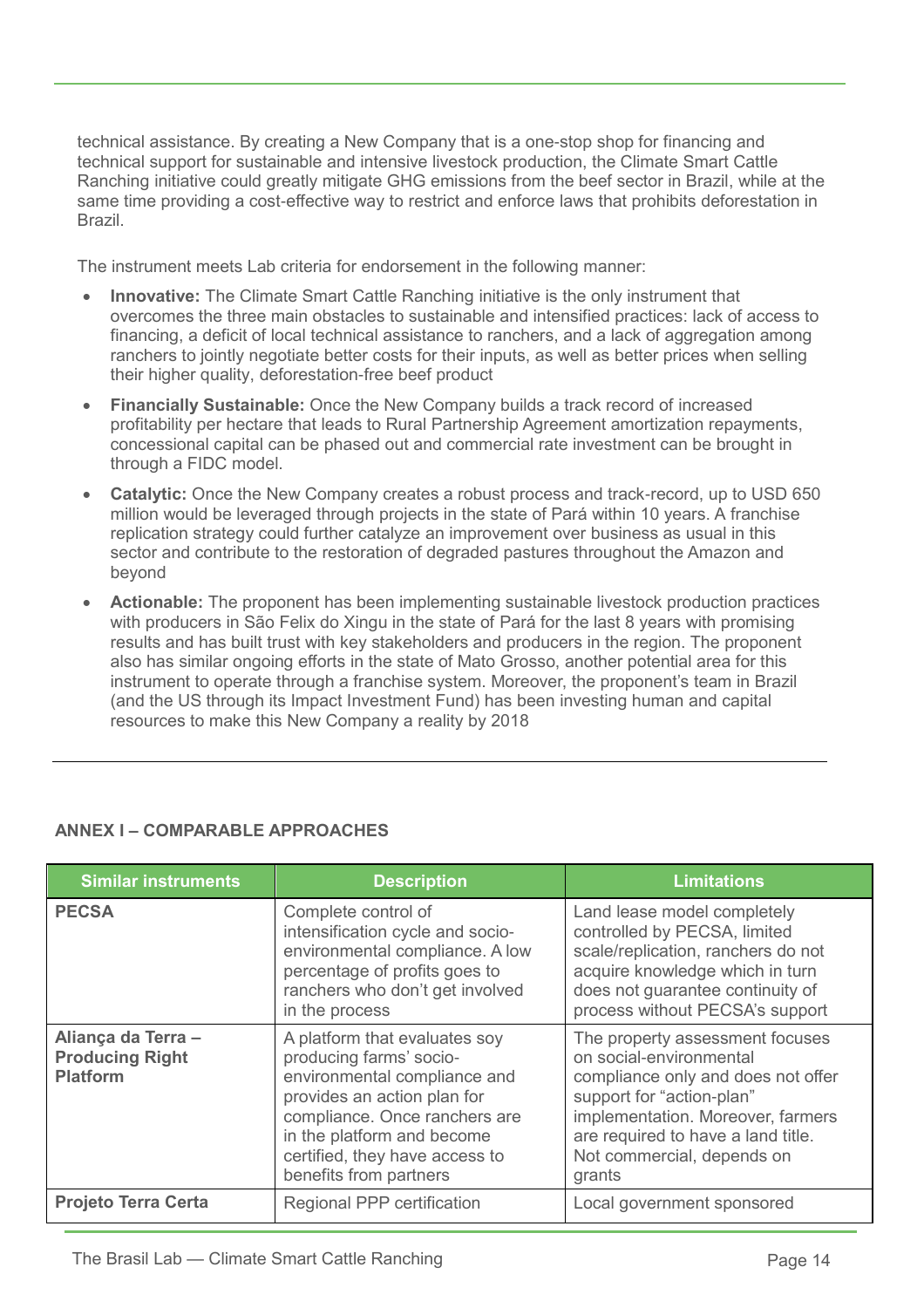|                                           | system in Paragominas and<br>Redenção, PA, to create a<br>sustainable beef production<br>chain and improve the<br>management of the territory                                                   | project, with little evidence of<br>potential to become commercially<br>viable or scale up beyond its<br>municipality                                                                                                                           |
|-------------------------------------------|-------------------------------------------------------------------------------------------------------------------------------------------------------------------------------------------------|-------------------------------------------------------------------------------------------------------------------------------------------------------------------------------------------------------------------------------------------------|
| <b>Programa Novilho</b><br><b>Precoce</b> | State sponsored program in<br>Mato Grosso do Sul that<br>provides fiscal incentives for<br>ranchers who implement<br>intensification practices and<br>become socio-environmentally<br>compliant | State government plays important<br>role in the program by enabling<br>fiscal incentives. As such, only<br>ranchers who have permanent land<br>titles can participate, as well as<br>each state's ability to defer/waive<br><b>ICMS</b> revenue |

# **ANNEX II – COMPARABLE PROGRAMS**

| <b>Credit Lines</b>                    | Goal                                                                                                                                                                                          | <b>Conditions</b>                                                                                                                                                                                       |
|----------------------------------------|-----------------------------------------------------------------------------------------------------------------------------------------------------------------------------------------------|---------------------------------------------------------------------------------------------------------------------------------------------------------------------------------------------------------|
| <b>ABC (Low Carbon</b><br>Agriculture) | Projects that may contribute to<br>the reduction of greenhouse gas<br>emissions from livestock and<br>agriculture, to the creation of<br>agricultural forests or recovery<br>of degraded land | • Up to \$675 000 per<br>beneficiary/agricultural year<br>• Up to R\$ 1 536 000 for agricultural<br>forests<br>• Interest rate of 7.5% p.a.<br>• Term of up to 15 years<br>• Grace period up to 8 years |
| <b>FCO Rural Investimento</b>          | Increase fixed and semi-fixed<br>investment in the Central-West<br>region                                                                                                                     | • Up to \$6 145 243<br>• Interest rate from 8.5% to 11% p.a.<br>• Term of up to 20 years<br>• Grace period of up to 12 years                                                                            |
| Inovagro                               | Installation of technologies,<br>adoption of good practices on<br>management, livestock and<br>agriculture, and access to new<br>consumer markets                                             | • Up to \$337 988 for individuals<br>• Up to \$1013965 for cooperatives<br>• Interest rate of 6.5% p.a.<br>• Term of up to 10 years<br>• Grace period of up to 3 years                                  |
| <b>Moderninfra</b>                     | Irrigation projects or production<br>in protected environment                                                                                                                                 | • Up to \$675 000 for individual<br>• Up to \$2027930 for cooperatives<br>• Interest rate of 7.5% p.a.<br>• Term of up to 10 years<br>• Grace period of up to 3 years                                   |
| <b>Moderagro</b>                       | Modernization of agriculture and<br>conservation of natural<br>resources, improve tracing<br>systems and soil recovery                                                                        | • Up to \$270 390 for individuals<br>• Up to \$811 172 for cooperatives<br>• Interest rate of 8,5% p.a.<br>• Term of up to 10 years<br>• Grace period of up to 3 years                                  |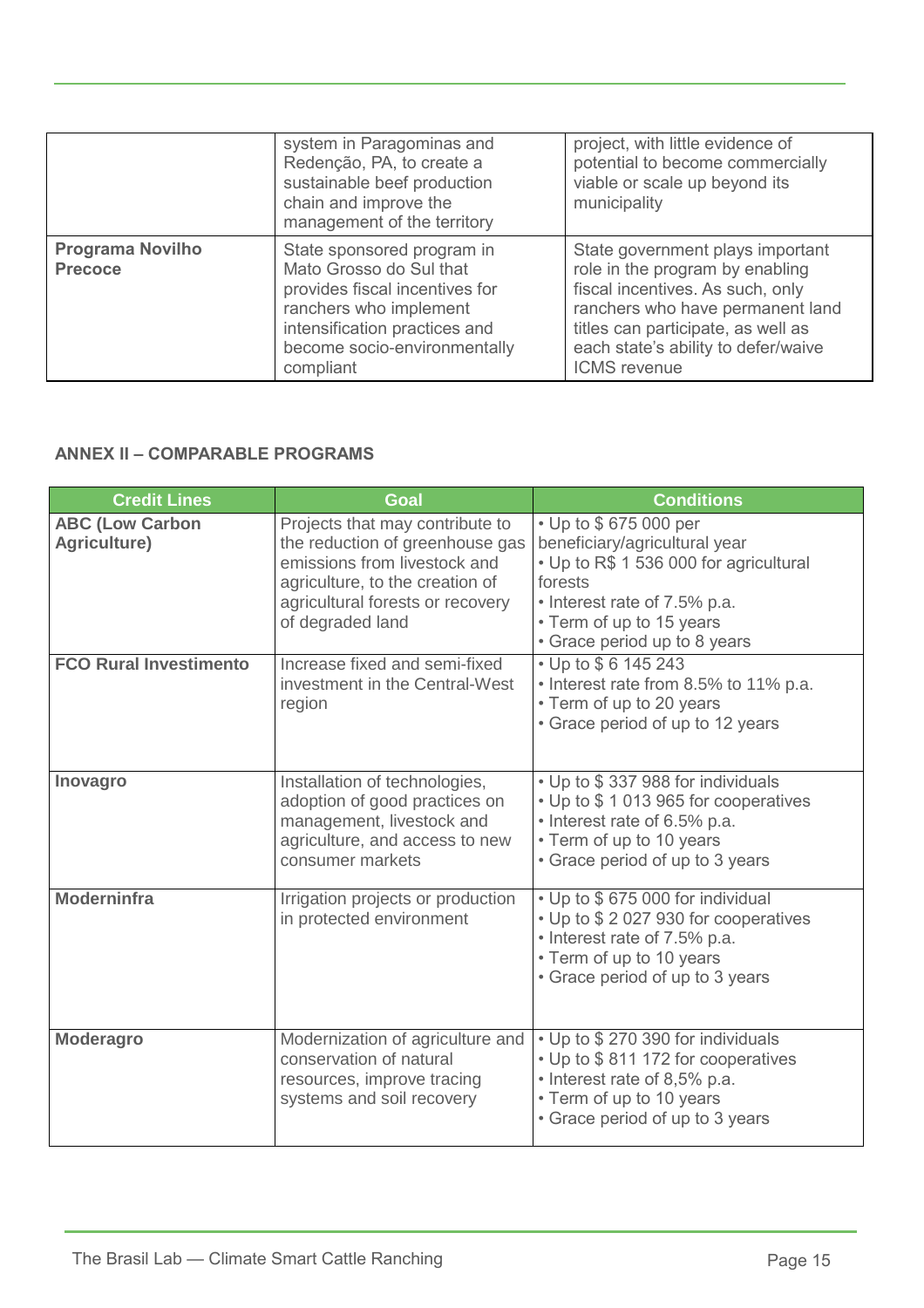# **ANNEX III – SUMMARY OF KEY TERMS FOR THE BASIC "RURAL PARTNERSHIP AGREEMENT"**

## **Mutual Objective of Rural Contract**:

- Improve the quantity and quality of beef produced on landowner's land by restoring pastures and changing herd management practices
- Restore and/or offset APP and Legal Reserve liabilities under the Forest Code through implementation of a mutually agreed upon Land Improvement Plan (LIP)<sup>19</sup> that will be attached to the actual Contract.

#### **Parties**:

- Landowner name and entity type
- Climate Smart Cattle Ranching New Company

## **Duration of the Contract**: 10 years

## **Roles and Responsibilities of each Party**:

- Landowner:
	- o Contribute to a minimum 15% toward the costs reflected in the Land Improvement Plan budget in accordance with payment structure identified therein
	- o Implement the LIP under the guidance of New Company Technical Support professional
	- $\circ$  Select vendors as required to provide the goods and services specified in the LIP
	- o Manage vendor performance in accordance with terms of New Company standard contracts
	- $\circ$  Approve specification of cattle for initial acquisition, not to be unreasonably withheld
	- $\circ$  Approve price and timing of annual sale of cattle to New Company buyers, not to be unreasonably withheld
- CSCR New Company:
	- o Contribute 85% toward the costs reflected in the Land Improvement Plan in accordance with the payment structure identified therein.
	- o Provide Technical Support Professional to oversee implementation of LIP
	- o Provide access to discounted goods and services and execute standard contracts for service with selected vendors
	- o Negotiate annual sale of cattle to qualified buyers
	- o Establish and manage bank accounts and distributions associated with this Contract.
- The Parties shall review progress under the LIP quarterly and modify the LIP as and when appropriate to achieve the mutual objectives of the Contract stated above. In the event the Parties do not agree, the New Company shall have the right to modify the Plan as it sees fit

#### **Allocation of Financial Benefits**:

 $19$  The Land Implementation Plan is the result from the property assessment and diagnostics and action plan, and associated budget for its implementation. This LIP includes the intensification plan and also the PRADA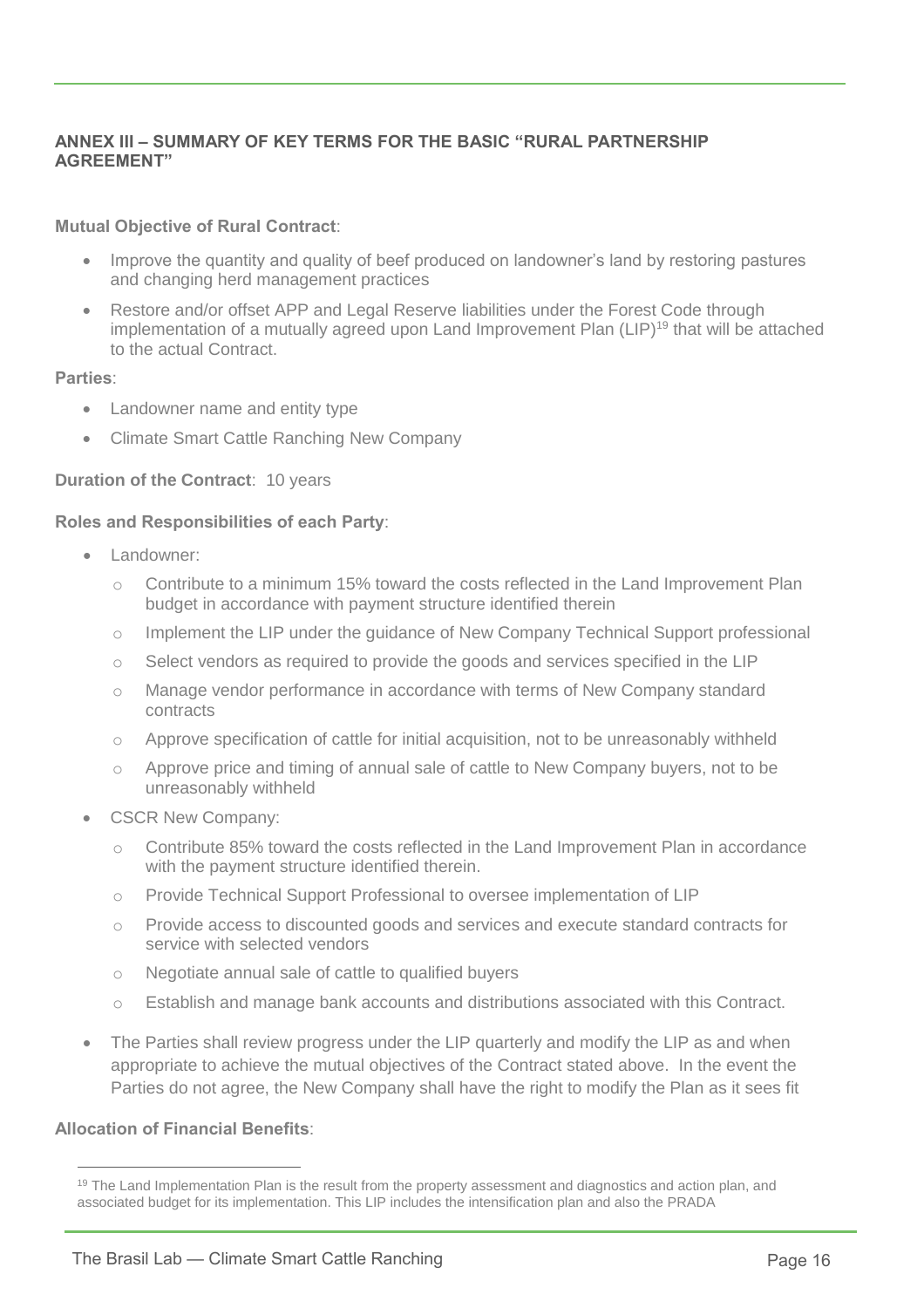Revenues from the annual sale of cattle projected in the LIP shall be received by the New Company for the benefit of the Parties under this Contract and distributed to the Parties in accordance with their contribution percentage.

## **Allocation of Risk**:

- Both Parties share pro rata, in accordance with their contributions the risk of unanticipated acts of nature including drought or flood, acts of terrorism or war, financial risks associated with volatility in commodity prices, interest rates, inflation or foreign exchange rates or impacts from changes in government regulations.
- Both Parties share pro rata, in accordance with their contributions, the risk of implementation of the LIP including weight gain, carcass quality, commodity market volatility
- Landowner shall bear herd management risks such as disease or illness that reduce the herd size
- Landowner is responsible to maintain herd size throughout the term of this Contract
- The New Company shall bear the financial risk associated with business operations

## **Defaults and Remedies**:

- For any monetary default, the defaulting party shall be given notice and 5 days to cure said default
- For any non-monetary default described below, the defaulting party shall be given notice and 90 subsequent days to cure the default
- In addition to other remedies, the New Company shall have the right to exercise self-help in the implementation of the LIP. Such costs of self-help shall be deducted against the landowners pro rata share of annual revenues
- Landowner: Failure to provide its 15% contribution as required in the LIP or the sale of the cattle or equipment securing this contract without New Company express permission shall be monetary defaults. Failure to implement any Priority Action identified in the LIP shall be a nonmonetary default
- The New Company: Failure to provide its 85% contribution as required in the LIP or failure to distribute Landowner's pro rata share of revenues within 30 days of receipt shall be monetary defaults. Failure to provide Technical Support professional as indicated in the LIP shall be a nonmonetary default

#### **Assignment and/or Termination Provisions:**

- The New Company reserves the right to assign this contract to a third party subject to 30-day notice given to landowner
- Landowner may not assign this contract without the express written approval of New Company
- Landowner may terminate this Contract with 90-days written notice and a cash payment sufficient to repay New Company's 85% contribution AND an amount of return equal to a XX% IRR for the period of time between execution of the Contract and its termination

## **Exhibits to Contract**

- Legal Description and map of the land
- CAR registration and land occupancy documents
- Land Improvement Plan for intensification and restoration including budget and timeline and responsible parties (including the PRADA)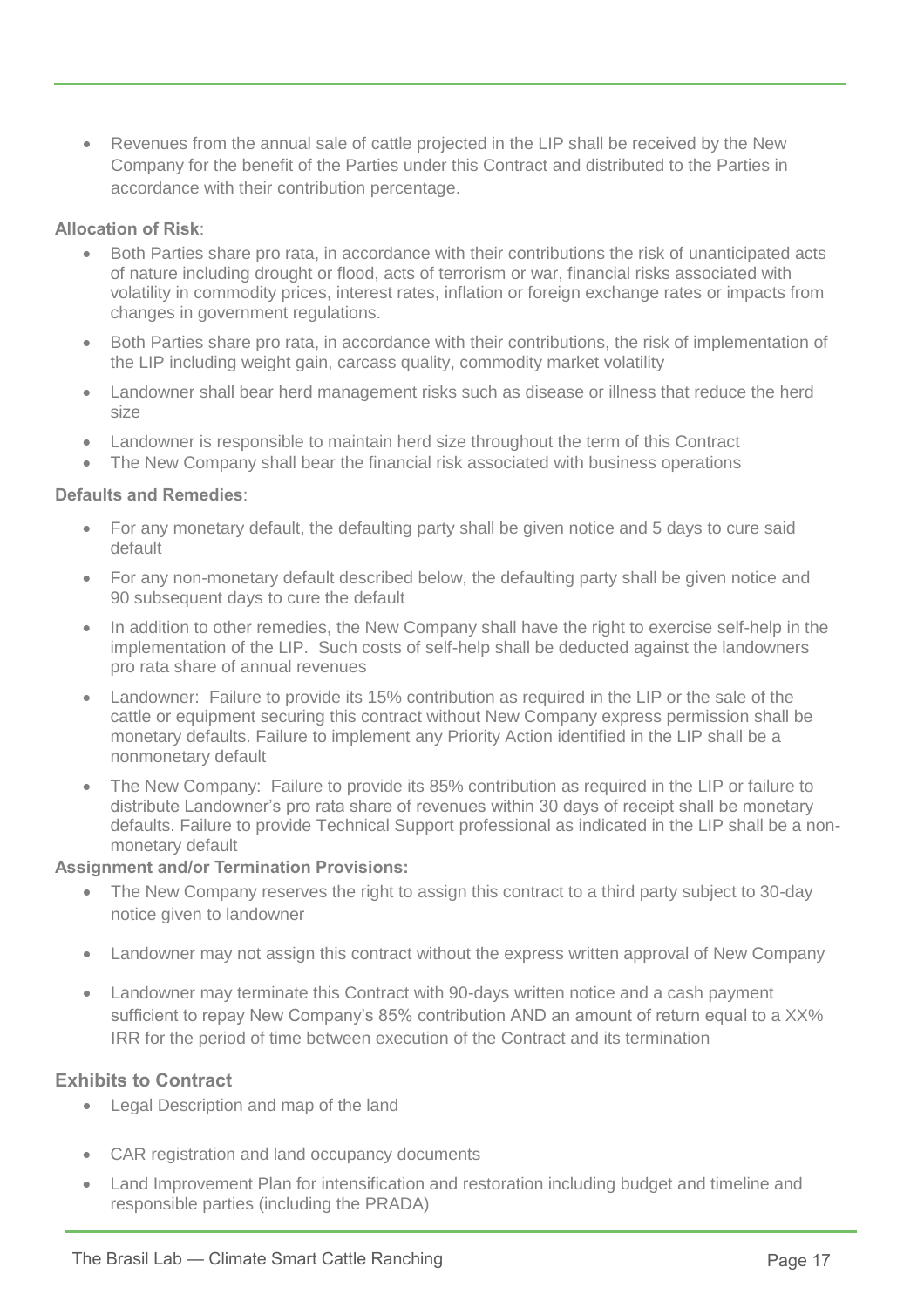Security documents that record liens on cattle and equipment

# **ANNEX IV – GHG EMISSION REDUCTIONS FROM BEEF PRODUCTION**

The New Company aims to reduce emissions associated with beef production through the implementation of EMBRAPA's Good Agricultural Practices (GAP), and emissions associated with deforestation from extensive cattle production practices.

Based on EMBRAPA's GAP agricultural parameters, SEEG database and its methodology with Imaflora, based on WRI GHG protocols, such methodology resulted in the following calculations of emissions from cattle production practices:

## **Soil Emissions:**

- Soils in degraded pastures lose carbon and emit 3.67 tC02 per hectare per year
- Soils in restored pastures sequester carbon and capture 3.67 tC02 per hectare per year (excluding any benefits associated with building soil biomass)

## **Production emissions:**

Emissions estimates from Novo Campo Project in Mato Grosso, as proxy for the São Felix do Xingu region –

- BAU:
	- $\circ$  1.8 female calves per hectare emit 2.40 tC02 (methane) per hectare per year
	- o no fertilization related emissions
- Applying EMBRAPA's GAP:
	- $\circ$  3.4 females per hectare emit 4.54 tC02 (methane) per hectare per year plus
	- o Fertilization practices emit .67tC02e (C02 & N02)

Therefore, EMBRAPA's GAP adoption may reduce emissions by a net 4.53 tC02 per hectare per year (3.67+3.67) - (4.54+.67-2.40) = 4.53tC02

## **Emissions Intensity:**

Emissions per kilogram of beef production (carcass weight)

- BAU: 6.07 tC02e per hectare (6070 kg) divided by 70 kg of beef (carcass weight) produced per hectare annually is 86.7 Kg of CO<sub>2</sub>eq per Kg of carcass weight.
- EMBRAPA's GAP:  $1.54$  tC0<sub>2</sub>eq per hectare (1540 kg) divided by 355 kg of beef (carcass weight) produced per hectare annually is 4.3 Kg C0<sub>2</sub>eq per Kg of carcass weight

Therefore, there is a 95% reduction in emissions' intensity.

## **ANNEX V – New-Company's set of pre-conditions that need to be met for potential coinvestment with producers in their respective properties**

- 1. No illegal deforestation since 2008
- 2. Commitment to meet Brazil's Forest Code requirements:
	- Registration in the Rural Environmental Registry (CAR Cadastro Ambiental Rural)
	- Presentation of the Restoration Plan for Degraded Areas (PRADA) foreseen in the Environmental Compliance in up to 5 years.